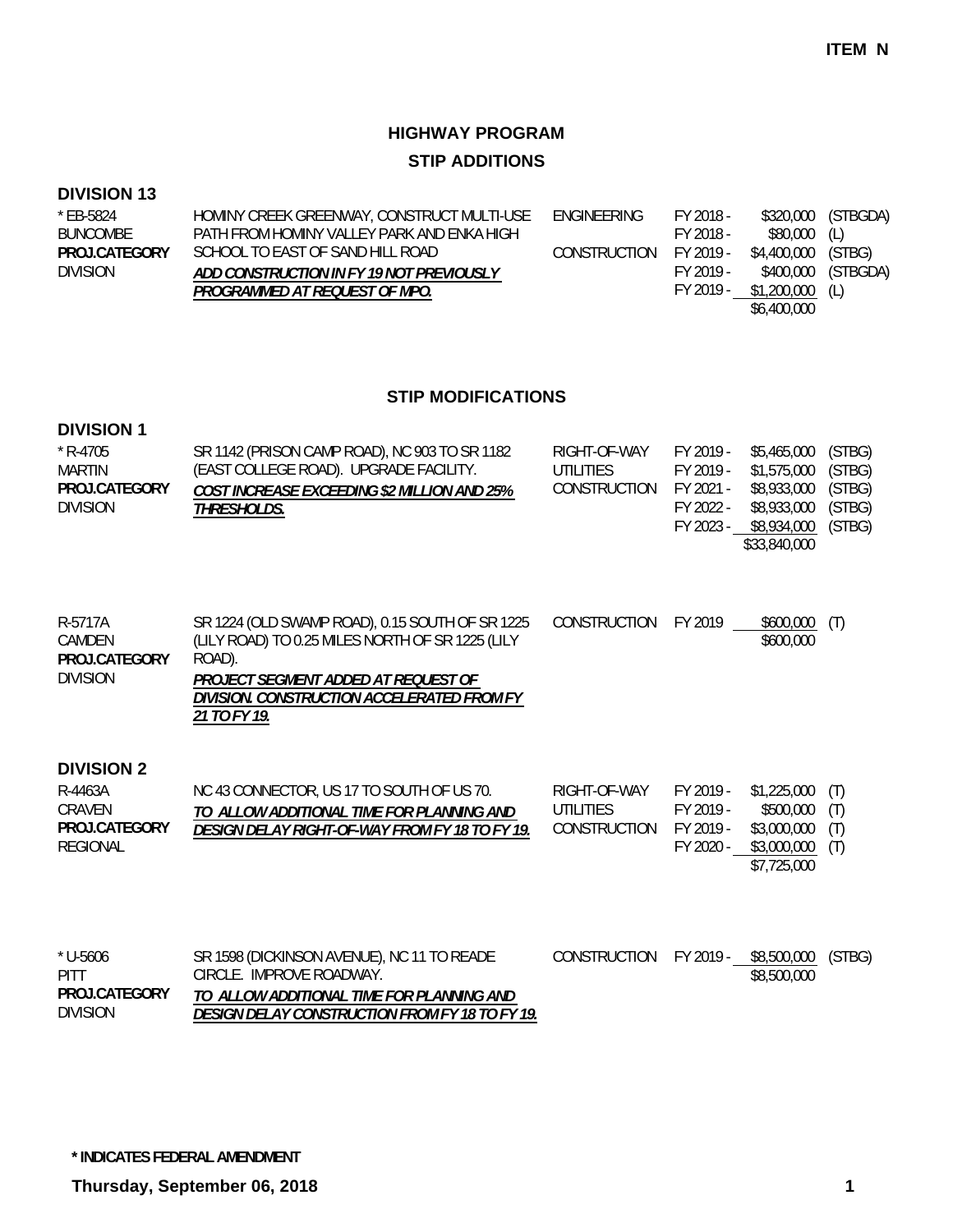### **DIVISION 2**

| U-5730<br>PITT<br>PROJ.CATEGORY<br><b>REGIONAL</b>        | US 13 (MEMORIAL DRIVE), NC 43 (5TH STREET).<br>UPGRADE INTERSECTION.<br>TO ALLOW ADDITIONAL TIME FOR PLANNING AND<br><b>DESIGN DELAY CONSTRUCTION FROM FY 18 TO FY 19.</b>                                                                                                     | RIGHT-OF-WAY<br>CONSTRUCTION                     | FY 2018 -<br>FY 2019 -                                                     | \$200,000<br>\$2,000,000<br>\$2,200,000                                                                                                   | (T)<br>(T)                             |
|-----------------------------------------------------------|--------------------------------------------------------------------------------------------------------------------------------------------------------------------------------------------------------------------------------------------------------------------------------|--------------------------------------------------|----------------------------------------------------------------------------|-------------------------------------------------------------------------------------------------------------------------------------------|----------------------------------------|
| U-5785<br><b>PITT</b><br>PROJ.CATEGORY<br><b>DIVISION</b> | SR 1708 (FIRETOWER ROAD), NC 43 (CHARLES<br><b>BOULEVARD) TO</b><br>SR 1704 (FOURTEENTH STREET) IN GREENVILLE.<br>WIDEN TO MULTI-LANES.<br>TO ALLOW ADDITIONAL TIME FOR PLANNING AND<br>DESIGN DELAY RIGHT-OF-WAY FROM FY 18 TO FY 19<br>AND CONSTRUCTION FROM FY 19 TO FY 20. | RIGHT-OF-WAY<br><b>UTILITIES</b><br>CONSTRUCTION | FY 2019 -<br>FY 2019 -<br>FY 2020 -<br>FY 2021 -<br>FY 2022 -              | \$5,968,000<br>\$254,000<br>\$1,520,000<br>\$1,520,000<br>\$1,520,000<br>\$10,782,000                                                     | (T)<br>(T)<br>(T)<br>(T)<br>(T)        |
| U-5870<br><b>PITT</b><br>PROJ.CATEGORY<br><b>DIVISION</b> | SR 1708 (FIRETOWER ROAD), SR 1704 (FOURTEENTH<br>STREET) TO NC 33 (EAST 10TH STREET) IN<br>GREENVILLE. WIDEN TO MULTI-LANES.<br>TO ALLOW ADDITIONAL TIME FOR PLANNING AND<br>DESIGN DELAY RIGHT-OF-WAY FROM FY 18 TO FY 19<br>AND CONSTRUCTION FROM FY 19 TO FY 20.            | RIGHT-OF-WAY<br><b>UTILITIES</b><br>CONSTRUCTION | FY 2019 -<br>FY 2020 -<br>FY 2019 -<br>FY 2020 -<br>FY 2021 -<br>FY 2022 - | \$11,226,000<br>\$11,226,000<br>\$956,000<br>\$5,852,000<br>\$5,852,000<br>\$5,852,000<br>\$40,964,000                                    | (T)<br>(T)<br>(T)<br>(T)<br>(T)<br>(T) |
| U-5992<br>CRAVEN<br>PROJ.CATEGORY<br><b>DIVISION</b>      | NC 55 (FIRST STREET/ COUNTRY CLUB ROAD), NC 55<br>(NEUSE BOULEVARD) TO PEMBROKE AVENUE.<br>REDUCE LANES AND INCLUDE BICYCLE AND<br>PEDESTRIAN ACCOMODATIONS.<br>TO ALLOW ADDITIONAL TIME FOR PLANNING AND<br><b>DESIGN DELAY CONSTRUCTION FROM FY 18 TO FY 19.</b>             | RIGHT-OF-WAY<br><b>UTILITIES</b><br>CONSTRUCTION | FY 2018 -<br>FY 2018 -<br>FY 2018 -<br>FY 2019 -                           | \$225,000<br>\$345,000<br>\$34,000<br>\$1,042,000<br>\$1,646,000                                                                          | (T)<br>(L)<br>(T)<br>(T)               |
| U-5993<br>CRAVEN<br><b>DDAI ASTEAADV</b>                  | NC 55 (NEUSE BOULEVARD), US 17 BUSINESS (MLK<br>BOULEVARD). CONSTRUCT ROUNDABOUT.                                                                                                                                                                                              | RIGHT-OF-WAY<br><b>UTILITIES</b><br>00107010701  | FY 2019 -<br>FY 2019 -<br>T110040                                          | \$300,000<br>\$100,000<br>$\begin{array}{c} \hline \text{A} & \text{A} & \text{B} & \text{B} & \text{B} & \text{B} \\ \hline \end{array}$ | (T)<br>(T)<br>$\sqrt{1}$               |

*TO ALLOW ADDITIONAL TIME FOR PLANNING AND DESIGN DELAY RIGHT-OF-WAY FROM FY 18 TO FY 19.* CONSTRUCTION FY 2019 - \$2,450,000 (T) \$2,850,000 REGIONAL **PROJ.CATEGORY**

**\* INDICATES FEDERAL AMENDMENT**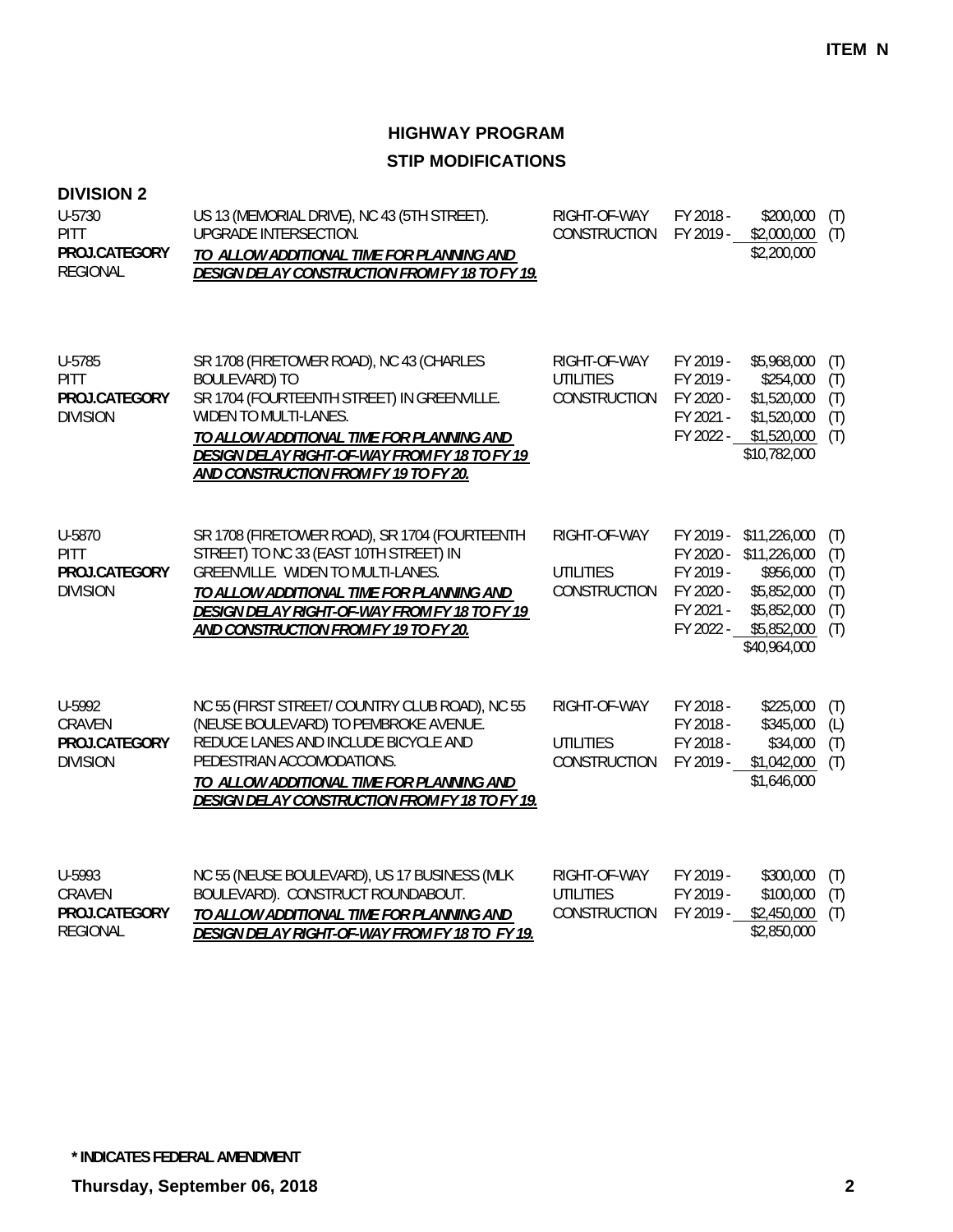### **DIVISION 3**

| AV-5823<br><b>SAMPSON</b><br>PROJ.CATEGORY<br><b>DIVISION</b>                     | CLINTON SAMPSON COUNTY AIRPORT (CTZ),<br>OVERLAY RUNWAY TO ACCOMMODATE LARGER<br>AIRCRAFT.<br>ACCELERATE RIGHT-OF-WAY FROM FY 24 TO FY 20.                                                 | CONSTRUCTION                                     | FY 2020 -                                                     | \$1,904,000<br>\$1,904,000                                                            | (T)                             |
|-----------------------------------------------------------------------------------|--------------------------------------------------------------------------------------------------------------------------------------------------------------------------------------------|--------------------------------------------------|---------------------------------------------------------------|---------------------------------------------------------------------------------------|---------------------------------|
| U-4007E<br>ONSLOW<br>PROJ.CATEGORY<br><b>STATEWIDE</b>                            | US 17, US 17 AT NC 53 (WESTERN BOULEVARD) AND<br>SR 1406 (PINEY GREEN ROAD). UPGRADE<br>INTERSECTIONS.<br>COST INCREASE EXCEEDING \$2 MILLION AND 25%<br>THRESHOLDS.                       | RIGHT-OF-WAY<br>CONSTRUCTION                     | FY 2019 -<br>FY 2021 -                                        | \$270,000<br>\$7,200,000<br>\$7,470,000                                               | (T)<br>(T)                      |
| <b>DIVISION 4</b><br>R-3822<br><b>HALIFAX</b><br>PROJ.CATEGORY<br><b>DIVISION</b> | NEW ROUTE, NC 125 TO SOUTH OF US 158.<br>CONSTRUCT THREE LANE FACILITY ON NEW<br>LOCATION.<br>COST INCREASE EXCEEDING \$2 MILLION AND 25%<br>THRESHOLDS.                                   | RIGHT-OF-WAY<br><b>UTILITIES</b><br>CONSTRUCTION | FY 2018 -<br>FY 2018 -<br>FY 2019 -<br>FY 2020 -<br>FY 2021 - | \$1,375,000<br>\$147,000<br>\$4,866,000<br>\$4,867,000<br>\$4,867,000<br>\$16,122,000 | (T)<br>(T)<br>(T)<br>(T)<br>(T) |
| R-5718<br><b>JOHNSTON</b><br>PROJ.CATEGORY<br><b>DIVISION</b>                     | SR 1003 (BUFFALO ROAD), US 70 TO SR 1934 (OLD<br>BEULAH ROAD). WIDEN TO THREE LANES.<br>TO ALLOW ADDITIONAL TIME FOR PLANNING AND<br><b>DESIGN DELAY CONSTRUCTION FROM FY 19 TO FY 21.</b> | RIGHT-OF-WAY<br><b>UTILITIES</b><br>CONSTRUCTION | FY 2019 -<br>FY 2019 -<br>FY 2021 -<br>FY 2022 -<br>FY 2023 - | \$560,000<br>\$67,000<br>\$2,204,000<br>\$2,204,000<br>\$2,204,000<br>\$7,239,000     | (T)<br>(T)<br>(T)<br>(T)<br>(T) |
| U-5724<br><b>WAYNE</b><br>PROJ.CATEGORY<br><b>REGIONAL</b>                        | US 13 (BERKELEY BOULEVARD, REALIGNMENT OF SR<br>1709 (CENTRAL HEIGHTS ROAD) AT BERKELEY<br>BOULEVARD IN GOLDSBORO.<br>TO ALLOW ADDITIONAL TIME FOR PLANNING AND                            | RIGHT-OF-WAY<br><b>CONSTRUCTION</b>              | FY 2019 -<br>FY 2021 -                                        | \$270,000<br>\$1,125,000<br>\$1,395,000                                               | (T)<br>(T)                      |

*TO ALLOW ADDITIONAL TIME FOR PLANNING AND DESIGN DELAY RIGHT-OF-WAY FROM FY 18 TO FY 19.*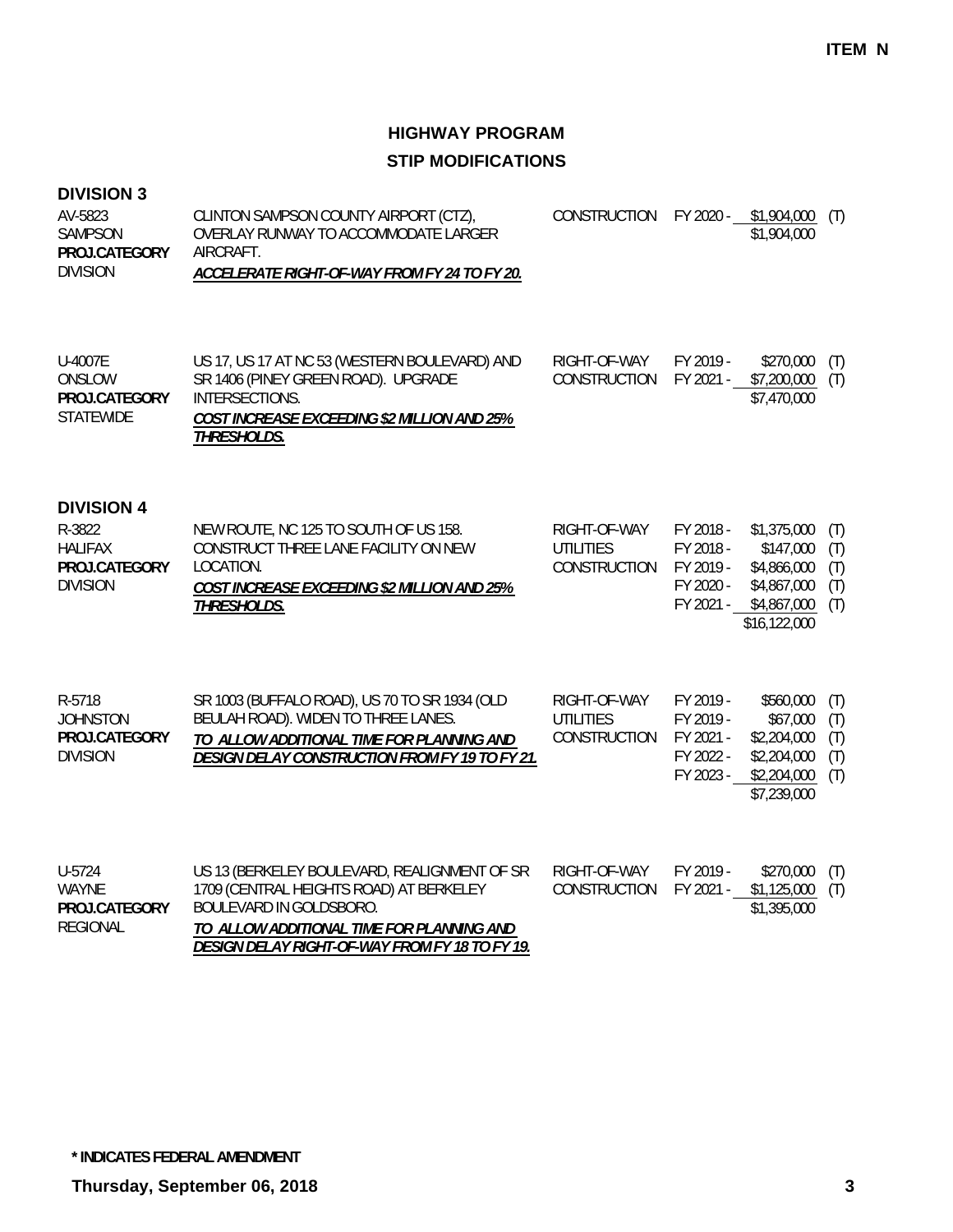| <b>DIVISION 4</b> |  |
|-------------------|--|
|-------------------|--|

| U-5794<br><b>WILSON</b><br>PROJ.CATEGORY<br><b>DIVISION</b>                                               | SR 1309 (BLOOMERY ROAD) SR 1382 (PACKHOUSE<br>ROAD), US 264 ALTERNATE TO NC 58. WIDEN AND<br><b>UPGRADE FACILITY.</b><br>TO ALLOW ADDITIONAL TIME FOR PLANNING AND<br>DESIGN DELAY RIGHT-OF-WAY FROM FY 19 TO FY 20<br>AND CONSTRUCTION FROM FY 20 TO FY 22. | RIGHT-OF-WAY<br>CONSTRUCTION                       | FY 2020 -                                                                  | \$100,000<br>FY 2022 - \$13,908,000<br>\$14,008,000                                              | (T)<br>(T)                                            |
|-----------------------------------------------------------------------------------------------------------|--------------------------------------------------------------------------------------------------------------------------------------------------------------------------------------------------------------------------------------------------------------|----------------------------------------------------|----------------------------------------------------------------------------|--------------------------------------------------------------------------------------------------|-------------------------------------------------------|
| <b>DIVISION 5</b><br>$*$ U-4727<br>CHATHAM<br><b>DURHAM</b><br>ORANGE<br>PROJ.CATEGORY<br><b>DIVISION</b> | VARIOUS, DURHAM-CHAPEL HILL-CARRBORO<br>METROPOLITAN PLANNING ORGANIZATION<br>(DCHCMPO) PLANNING ALLOCATION AND UNIFIED<br>WORK PROGRAM.<br>ADD PLANNING IN FY 19 NOT PREVIOUSLY<br>PROGRAMMED, AT REQUEST OF MPO.                                           | <b>PLANNING</b>                                    | FY 2018 -<br>FY 2018 -<br>FY 2019 -                                        | \$1,873,000<br>\$472,000<br>\$2,025,000<br>\$4,370,000                                           | (STBGDA)<br>(L)<br>(STBGDA)                           |
| U-6093<br>WAKE<br>PROJ.CATEGORY<br><b>DIVISION</b>                                                        | SR 2542 (ROCK QUARRY ROAD), OLDE BIRCH ROAD TO<br>SR 2544 (SUNNYBROOK ROAD) IN RALEIGH. WIDEN TO<br>4-LANE DIVIDED FACILITY.<br>TO REFLECT CITY DELIVERY SCHEDULE DELAY<br>RIGHT-OF-WAY AND CONSTRUCTION FROM FY 18 TO<br>FY 19.                             | <b>ENGINEERING</b><br>RIGHT-OF-WAY<br>CONSTRUCTION | FY 2018 -<br>FY 2018 -<br>FY 2019 -<br>FY 2019 -<br>FY 2019 -<br>FY 2019 - | \$861,000<br>\$369,000<br>\$1,324,000<br>\$567,000<br>\$7,743,000<br>\$3,319,000<br>\$14,183,000 | (STBGDA)<br>(L)<br>(STBGDA)<br>(L)<br>(STBGDA)<br>(L) |
| <b>DIVISION 6</b><br>* EB-4539BC<br>CUMBERLAND<br>PROJ.CATEGORY<br><b>TRANSITION</b>                      | FAYETTEVILLE, NORTH OF CSX RAIL LINE TO SOUTH<br>OF CSX RAIL LINE.<br>TO ALLOW ADDITIONAL TIME FOR PLANNING AND<br>DESIGN DELAY CONSTRUCTION FROM FY 17 TO FY 19.                                                                                            | CONSTRUCTION                                       | FY 2019 -<br>FY 2019 -                                                     | \$600,000<br>\$150,000<br>\$750,000                                                              | (TAP)<br>(L)                                          |
| * U-2519BA<br>CUMBERLAND<br>PROJ.CATEGORY                                                                 | I-295, SOUTH OF SR 1003 (CAMDEN ROAD) TO SOUTH<br>OF SR 1104 (STRICKLAND BRIDGE ROAD).<br>TO ALLOW ADDITIONAL TIME FOR PLANNING AND                                                                                                                          | CONSTRUCTION                                       | FY 2019 -<br>FY 2020 -                                                     | \$22,633,000<br>\$22,633,000<br>FY 2021 - \$22,633,000                                           | (NHP)<br>(NHP)<br>(NHP)                               |

*TO ALLOW ADDITIONAL TIME FOR PLANNING AND DESIGN DELAY CONSTRUCTION FROM FY 18 TO FY 19.* REGIONAL **PROJ.CATEGORY**

**\* INDICATES FEDERAL AMENDMENT**

**Thursday, September 06, 2018 4**

\$67,899,000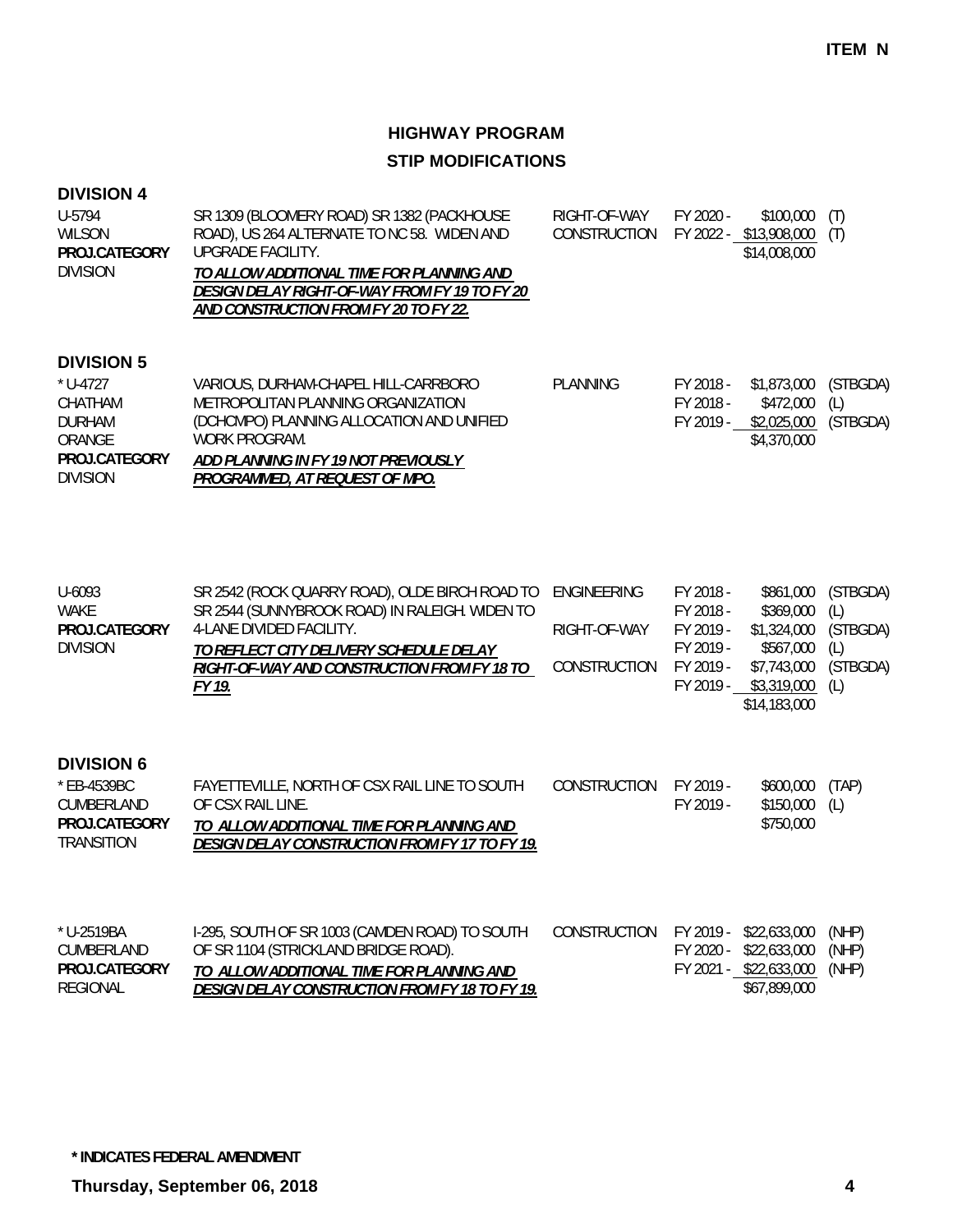#### **DIVISION 6**

| * U-2519BB<br>CUMBERLAND<br>PROJ.CATEGORY<br><b>REGIONAL</b>                          | I-295, SOUTH OF SR 1104 (STRICKLAND BRIDGE ROAD)<br>TO SOUTH OF US 401.<br>TO ALLOW ADDITIONAL TIME FOR PLANNING AND<br>DESIGN DELAY CONSTRUCTION FROM FY 18 TO FY 19.                                                                                     | CONSTRUCTION                                     |                                                                            | FY 2019 - \$10,567,000<br>FY 2020 - \$10,567,000<br>FY 2021 - \$10,567,000<br>\$31,701,000                                  | (NHP)<br>(NHP)<br>(NHP)                       |
|---------------------------------------------------------------------------------------|------------------------------------------------------------------------------------------------------------------------------------------------------------------------------------------------------------------------------------------------------------|--------------------------------------------------|----------------------------------------------------------------------------|-----------------------------------------------------------------------------------------------------------------------------|-----------------------------------------------|
| U-5797<br><b>ROBESON</b><br>PROJ.CATEGORY<br><b>DIVISION</b>                          | SR 1997 (FAYETTEVILLE ROAD), FARRINGTON STREET<br>TO EAST 22ND STREET. WIDEN TO MULTI-LANES.<br><b>COST INCREASE EXCEEDING \$2 MILLION AND 25%</b><br><b>THRESHOLDS.</b>                                                                                   | RIGHT-OF-WAY<br><b>UTILITIES</b><br>CONSTRUCTION | FY 2020 -<br>FY 2021 -<br>FY 2020 -<br>FY 2021 -<br>FY 2022 -<br>FY 2023 - | \$3,502,000<br>\$3,501,000<br>\$420,000<br>\$420,000<br>\$5,066,000<br>\$5,067,000<br>FY 2024 - \$5,067,000<br>\$23,043,000 | (T)<br>(T)<br>(T)<br>(T)<br>(T)<br>(T)<br>(T) |
| <b>DIVISION 7</b><br>* AV-5737<br><b>ALAMANCE</b><br>PROJ.CATEGORY<br><b>DIVISION</b> | BURLINGTON- ALAMANCE REGIONAL AIRPORT (BUY),<br>OBTAIN NAVIGATION EASEMENTS AND CLEAR<br>OBSTRUCTIONS IN THE RUNWAY 24 APPROACH.<br>ADD RIGHT-OF-WAY IN 19 NOT PREVIOUSLY<br>PROGRAMMED (DELAY FROM 16-25 STIP) AT<br><b>REQUEST OF AVIATION DIVISION.</b> | RIGHT-OF-WAY                                     | FY 2019 -<br>FY 2019 -                                                     | \$1,080,000<br>\$120,000<br>\$1,200,000                                                                                     | (T)<br>(L)                                    |
| AV-5852<br><b>ROCKINGHAM</b><br>PROJ.CATEGORY<br><b>DIVISION</b>                      | ROCKINGHAM COUNTY AIRPORT (SIF), EXTEND<br>RUNWAY TO 5500 FT.<br>ACCELERATE CONSTRUCTION FROM FY 21 TO FY 19<br>TO COMBINE CONTRACT BIDS FOR RUNWAY<br><b>EXTENSION AND REHABILITATION, AT REQUEST OF</b><br><b>AVIATION DIVISION.</b>                     | CONSTRUCTION                                     |                                                                            | FY 2019 - \$1,872,000 (T)<br>\$1,872,000                                                                                    |                                               |
| B-4958<br><b>GUILFORD</b><br>PROJ.CATEGORY<br><b>DIVISION</b>                         | SR 2128 (BUNCH ROAD), REPLACE BRIDGE 400106<br>OVER REEDY FORK CREEK IN OAK RIDGE.<br>TO COORDINATE SCHEDULE WITH LOCAL SCHOOLS,<br>DELAY CONSTRUCTION FROM FY 18 TO FY 19.                                                                                | CONSTRUCTION FY 2019 - \$1,700,000               |                                                                            | \$1,700,000                                                                                                                 | (STBGOFF)                                     |
| C-5555E<br><b>GUILFORD</b>                                                            | VARIOUS, SR 1546 (COLLEGE ROAD) AND SR 2179<br>(NEW GARDEN ROAD) IN GREENSBORO. CONSTRUCT<br>SIDEWALKS.<br>TO ALLOW TIME FOR THE CITY TO COMPLETE THE<br>RIGHT-OF-WAY PHASE, DELAY CONSTRUCTION FROM<br>FY 18 TO FY 19.                                    | CONSTRUCTION                                     | FY 2019 -                                                                  | \$203,000<br>FY 2019 - \$51,000<br>\$254,000                                                                                | (CMAQ)<br>(L)                                 |

**\* INDICATES FEDERAL AMENDMENT**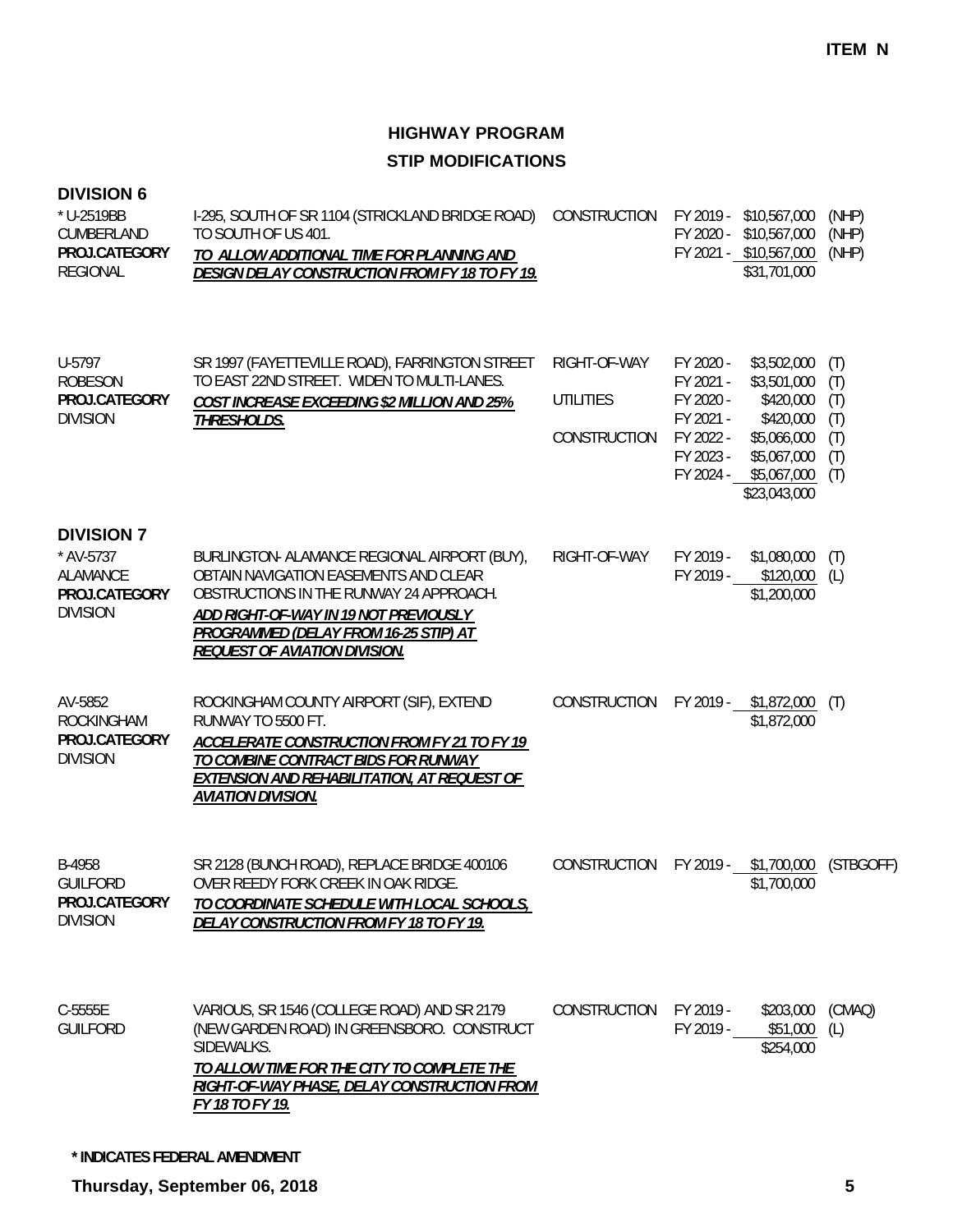| <b>DIVISION 7</b><br>EB-5886<br>ORANGE<br>PROJ.CATEGORY<br><b>DIVISION</b> | SR 1780 (ESTES DRIVE), SR 1772 (NORTH<br>GREENSBORO STREET) IN CARRBORO TO NC 86<br>(MARTIN LUTHER KING, JR. BOULEVARD) IN CHAPEL<br>HILL. CONSTRUCT MULTIUSE PATH, SIDEWALKS AND<br><b>BICYCLE LANES.</b><br>PROJECT SEGMENTED INTO PARTS A AND B; SEE EB-<br>5886A AND EB-5886B ENTRIES FOR SCHEDULES AND<br><b>CONSTRUCTION ADMINISTRATION.</b> |                                             |                                                                            |                                                                                            |                                              |
|----------------------------------------------------------------------------|----------------------------------------------------------------------------------------------------------------------------------------------------------------------------------------------------------------------------------------------------------------------------------------------------------------------------------------------------|---------------------------------------------|----------------------------------------------------------------------------|--------------------------------------------------------------------------------------------|----------------------------------------------|
| EB-5886A<br>ORANGE<br>PROJ.CATEGORY<br><b>DIVISION</b>                     | SR 1780 (ESTES DRIVE), SR 1772 (NORTH<br>GREENSBORO STREET) TO SOUTH OF NORFOLK-<br>SOUTHERN RR TRACKS IN CARRBORO<br>NEW PROJECT BREAK CREATED AT REQUEST OF<br>MPO. PLANNING / DESIGN / RIGHT OF WAY BY TOWN<br>OF CARRBORO. CONSTRUCTION ADMINISTRATION BY<br>DIV. 7.                                                                           | ENGINEERING<br>RIGHT-OF-WAY<br>CONSTRUCTION | FY 2018 -<br>FY 2018 -<br>FY 2020 -<br>FY 2020 -<br>FY 2021 -<br>FY 2021 - | \$136,000<br>\$34,000<br>\$37,000<br>\$9,000<br>\$678,000<br>\$170,000<br>\$1,064,000      | (TAP)<br>(L)<br>(TAP)<br>(L)<br>(TAP)<br>(L) |
| EB-5886B<br>ORANGE<br>PROJ.CATEGORY<br><b>DIVISION</b>                     | SR 1780 (ESTES DRIVE), SOUTH OF NORFOLK-<br>SOUTHERN RR TRACKS TO NC 86 (MARTIN LUTHER<br>KING, JR. BLVD) IN CHAPEL HILL<br>NEW PROJECT BREAK CREATED AT REQUEST OF<br>MPO. PLANNING / DESIGN / RIGHT OF WAY BY TOWN<br>OF CHAPEL HILL. CONSTRUCTION ADMINISTRATION<br>BY DIV. 7.                                                                  | ENGINEERING<br>RIGHT-OF-WAY<br>CONSTRUCTION | FY 2018 -<br>FY 2018 -<br>FY 2020 -<br>FY 2020 -<br>FY 2021 -<br>FY 2021 - | \$427,000<br>\$107,000<br>\$117,000<br>\$29,000<br>\$2,134,000<br>\$534,000<br>\$3,348,000 | (TAP)<br>(L)<br>(TAP)<br>(L)<br>(TAP)<br>(L) |
| EB-5891<br>ROCKINGHAM<br>PROJ.CATEGORY<br><b>DIVISION</b>                  | US 220 BUSINESS, EAST JACKSON STREET IN<br>MAYODAN TO MAYO RIVER STATE PARK. CONSTRUCT<br><b>MULTIUSE PATH.</b><br>TO REFLECT CURRENT TOWN DELIVERY SCHEDULE,<br>DELAY ENGINEERING FROM FY 18 TO FY 19 AND<br><b>CONSTRUCTION FROM FY 20 TO FY 21.</b>                                                                                             | ENGINEERING<br>CONSTRUCTION                 | FY 2019 -<br>FY 2019 -<br>FY 2021 -<br>FY 2021 -                           | \$104,000<br>\$26,000<br>\$522,000<br>\$130,000<br>\$782,000                               | (TAP)<br>(L)<br>(TAP)<br>(L)                 |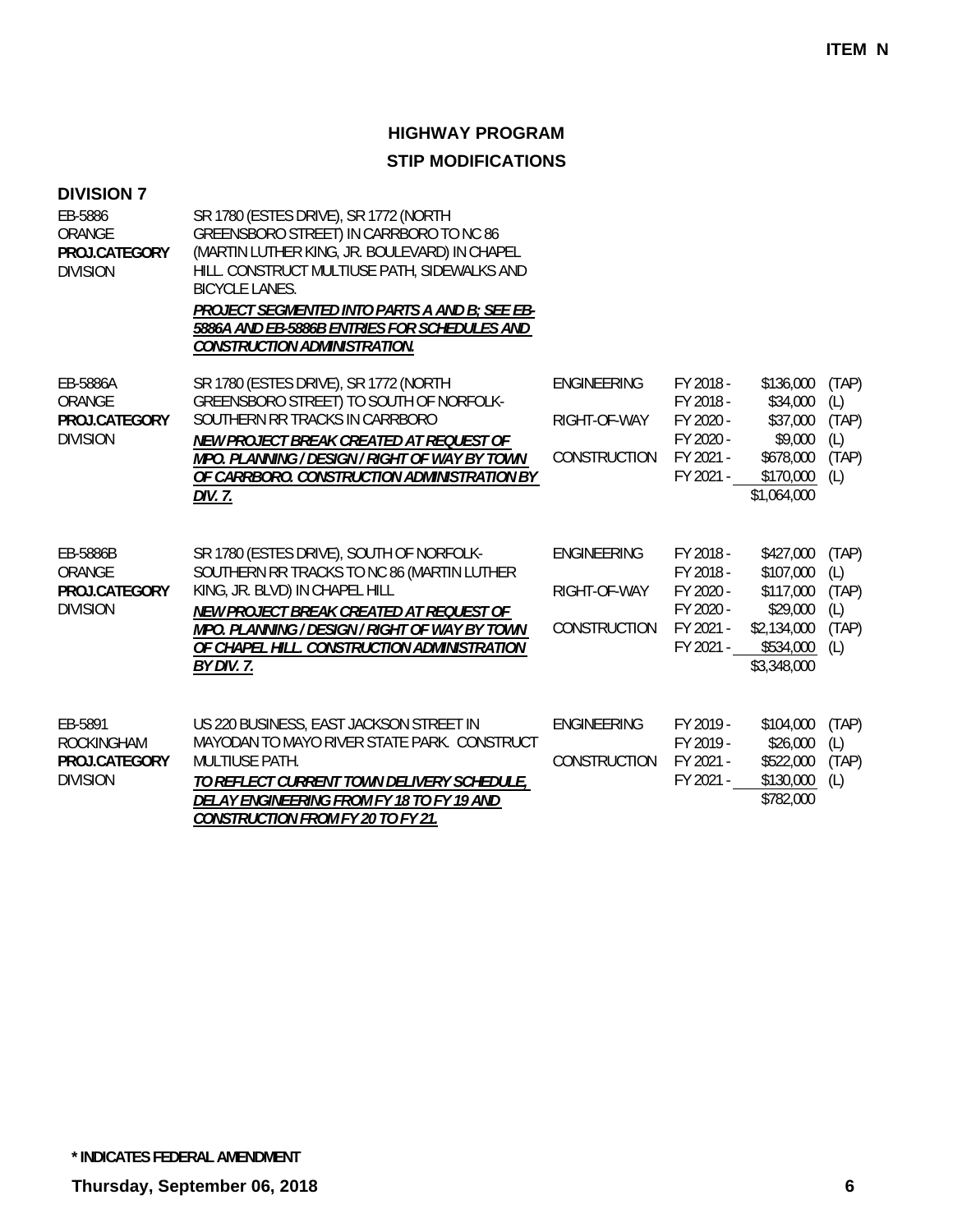#### **DIVISION 7**

\* P-5719 ALAMANCE **CABARRUS** DAVIDSON DURHAM GUILFORD MECKLENBURG ORANGE RANDOLPH ROWAN WAKE REGIONAL **PROJ.CATEGORY** NCRR. PURCHASE AND REFURBISH RAILCARS FOR PIEDMONT SERVICE EXPANSION. *COST INCREASE EXCEEDING \$2 MILLION AND 25% THRESHOLDS. UPDATE DESCRIPTION AND CREATE ADDITIONAL PROJECT BREAK AT REQUEST OF RAIL DIVISION TO REFLECT SEPARATE CONTRACT. SEE P-5719C ENTRY FOR SCHEDULE.*

| P-5719C<br>ALAMANCE<br>CABARRUS<br>DAVIDSON<br><b>DURHAM</b><br><b>GUILFORD</b><br>MECKLENBURG<br>ORANGE<br>RANDOLPH<br>ROWAN<br>WAKE<br>PROJ.CATEGORY | NCRR. PURCHASE AND REFURBISHMENT OF 8<br>PASSENGER RAIL CARS.<br>PROJECT BREAK CREATED AT REQUEST OF RAIL<br>Division. | <b>CONSTRUCTION</b> | FY 2019 - \$35,640,000<br>\$35,640,000 | (T) |
|--------------------------------------------------------------------------------------------------------------------------------------------------------|------------------------------------------------------------------------------------------------------------------------|---------------------|----------------------------------------|-----|
| REGIONAL                                                                                                                                               |                                                                                                                        |                     |                                        |     |

| * R-5822     | NC 86, US 158 TO VIRGINIA STATE LINE. CONSTRUCT       | RIGHT-OF-WAY           | FY 2020 - | $$200,000$ (T) |  |
|--------------|-------------------------------------------------------|------------------------|-----------|----------------|--|
| CASWELL      | PASSING LANES AND SHOULDER IMPROVEMENTS AT            | UTILITIES.             | FY 2020 - | $$62,000$ (T)  |  |
| PROJCATEGORY | VARIOUS LOCATIONS.                                    | CONSTRUCTION FY 2022 - |           | $$700,000$ (T) |  |
| REGIONAL     | TO ADJUST PROJECT LET TYPE, REFINE SCOPE AND          |                        |           | \$962.000      |  |
|              | <i>VERIFY COSTS. DELAY RIGHT-OF-WAY FROM FY 18 TO</i> |                        |           |                |  |
|              | FY 20 AND CONSTRUCTION FROM FY 19 TO FY 22.           |                        |           |                |  |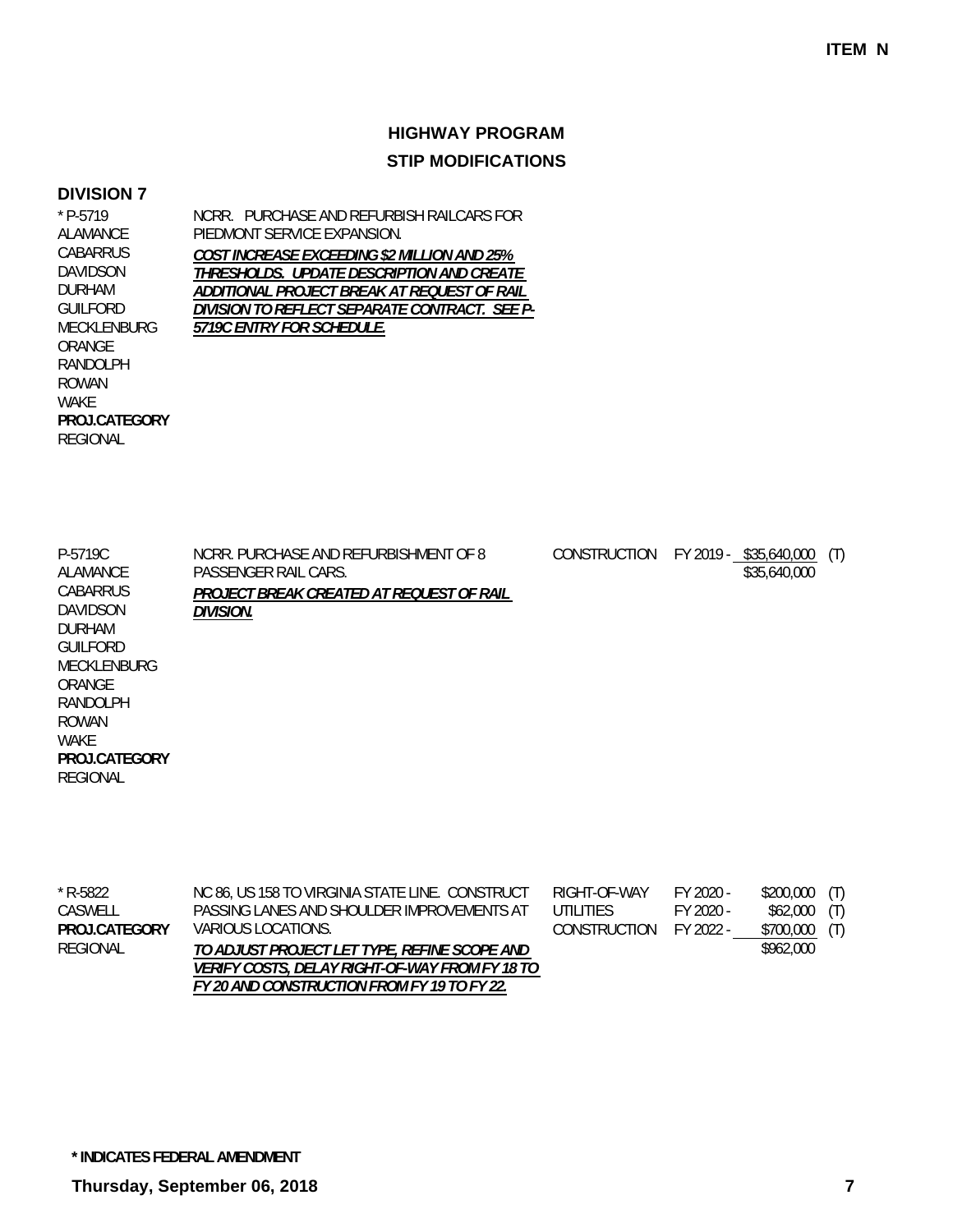| <b>DIVISION 7</b>                                             |                                                                                                                                                                                                                                                                                                                                                                                            |                                                  |                                                  |                                                                                                |                                 |
|---------------------------------------------------------------|--------------------------------------------------------------------------------------------------------------------------------------------------------------------------------------------------------------------------------------------------------------------------------------------------------------------------------------------------------------------------------------------|--------------------------------------------------|--------------------------------------------------|------------------------------------------------------------------------------------------------|---------------------------------|
| U-5812<br><b>GUILFORD</b><br>PROJ.CATEGORY<br><b>DIVISION</b> | VARIOUS, LAWNDALE DRIVE AND PISGAH CHURCH<br>ROAD IN GREENSBORO. INTERSECTION<br>IMPROVEMENTS AT LAWNDALE ROAD AND PISGAH<br>CHURCH ROAD, AT LAWNDALE ROAD AND<br>MARTINSVILLE ROAD, AND AT MARTINSVILLE ROAD<br>AND PISGAH CHURCH ROAD<br>TO ALLOW ADDITIONAL TIME TO COMPLETE<br>PLANNING AND DESIGN, DELAY RIGHT-OF-WAY FROM<br>FY 19 TO FY 20 AND CONSTRUCTION FROM FY 20 TO<br>FY 21. | RIGHT-OF-WAY<br>CONSTRUCTION                     | FY 2020 -<br>FY 2020 -<br>FY 2021 -<br>FY 2021 - | \$144,000<br>\$36,000<br>\$600,000<br>\$150,000<br>\$930,000                                   | (STBG)<br>(L)<br>(STBG)<br>(L)  |
| U-5841<br><b>GUILFORD</b><br>PROJ.CATEGORY<br><b>DIVISION</b> | FRIENDLY AVENUE, WEST OF GREEN VALLEY ROAD<br>TO LINDELL ROAD IN GREENSBORO. WIDENING AND<br>INTERSECTION IMPROVEMENTS.<br>TO ALLOW ADDITIONAL TIME TO COMPLETE THE<br>DESIGN PHASE, DELAY RIGHT-OF-WAY FROM FY 18<br>TO FY 19 AND CONSTRUCTION FROM FY 19 TO FY 20.                                                                                                                       | RIGHT-OF-WAY<br><b>UTILITIES</b><br>CONSTRUCTION | FY 2019 -<br>FY 2019 -<br>FY 2020 -              | \$250,000<br>\$100,000<br>\$1,250,000<br>\$1,600,000                                           | (T)<br>(T)<br>(T)               |
| U-5842<br><b>GUILFORD</b><br>PROJ.CATEGORY<br><b>DIVISION</b> | PISGAH CHURCH ROAD, NORTH ELM STREET IN<br>GREENSBORO. INTERSECTION IMPROVEMENTS.<br>TO ALLOW ADDITIONAL TIME TO COMPLETE THE<br><b>DESIGN PHASE, DELAY RIGHT-OF-WAY FROM FY 18</b><br>TO FY 20 AND CONSTRUCTION FROM FY 19 TO FY 21.                                                                                                                                                      | RIGHT-OF-WAY<br><b>CONSTRUCTION</b>              | FY 2020 -<br>FY 2020 -<br>FY 2021 -<br>FY 2021 - | \$144,000<br>\$36,000<br>\$600,000<br>\$150,000<br>\$930,000                                   | (STBG)<br>(L)<br>(STBG)<br>(L)  |
| U-5847<br>ORANGE<br>PROJ.CATEGORY<br><b>DIVISION</b>          | SR 1010 (WEST FRANKLIN STREET / EAST MAIN<br>STREET), SR 1771 / SR 1927 (MERRITT MILL ROAD) /<br>BREWER LANE INTERSECTION IN CHAPEL HILL AND<br>CARRBORO. INTERSECTION IMPROVEMENTS.<br>TO ALLOW ADDITIONAL TIME TO ADJUST SCOPE OF<br>WORK, DELAY RIGHT-OF-WAY FROM FY 18 TO FY 19.                                                                                                       | RIGHT-OF-WAY<br><b>CONSTRUCTION</b>              | FY 2019 -<br>FY 2019 -                           | \$150,000<br>\$625,000<br>\$775,000                                                            | (T)<br>(T)                      |
| U-5892<br><b>GUILFORD</b><br>PROJ.CATEGORY<br><b>REGIONAL</b> | US 220 (BATTLEGROUND AVENUE), WESTRIDGE ROAD<br>TO COTSWOLD AVENUE IN GREENSBORO. ADD LANES.<br>DUE TO ADJUSTMENTS TO THE DESIGN SCHEDULE,<br>DELAY RIGHT-OF-WAY FROM FY 19 TO FY 20.                                                                                                                                                                                                      | RIGHT-OF-WAY<br><b>UTILITIES</b><br>CONSTRUCTION | FY 2020 -<br>FY 2021 -<br>FY 2020 -<br>FY 2021 - | \$2,151,000<br>\$2,150,000<br>\$736,000<br>\$736,000<br>FY 2021 - \$11,058,000<br>\$16,831,000 | (T)<br>(T)<br>(T)<br>(T)<br>(T) |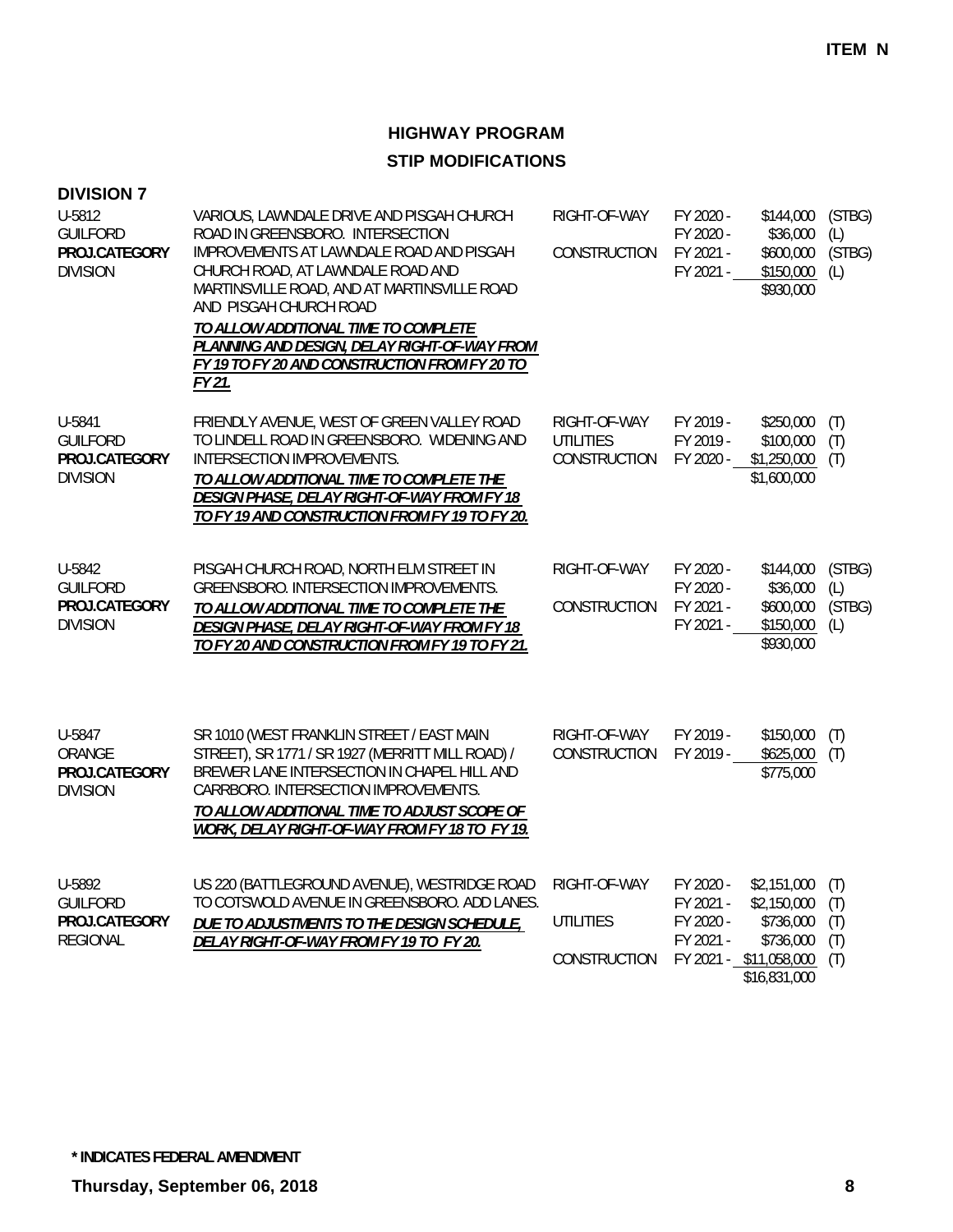| <b>DIVISION 7</b><br>U-5898<br><b>GUILFORD</b><br>PROJ.CATEGORY<br><b>REGIONAL</b> | US 29, NC 150. INTERCHANGE IMPROVEMENTS.<br>TO ALLOW ADDITIONAL TIME TO COMPLETE<br>PLANNING AND DESIGN, DELAY RIGHT-OF-WAY FROM<br>FY 18 TO FY 19 AND CONSTRUCTION FROM FY 19 TO<br>FY 20.                                                                                                                                                                              | RIGHT-OF-WAY<br><b>UTILITIES</b><br>CONSTRUCTION | FY 2019 -<br>FY 2019 -<br>FY 2020 - | \$40,000<br>\$10,000<br>\$500,000<br>\$550,000          | (T)<br>(T)<br>(T) |
|------------------------------------------------------------------------------------|--------------------------------------------------------------------------------------------------------------------------------------------------------------------------------------------------------------------------------------------------------------------------------------------------------------------------------------------------------------------------|--------------------------------------------------|-------------------------------------|---------------------------------------------------------|-------------------|
| U-6008<br><b>GUILFORD</b><br>PROJ.CATEGORY<br><b>DIVISION</b>                      | SR 2085 (BRYAN BOULEVARD), NEW GARDEN ROAD AT<br>HORSEPEN CREEK ROAD IN GREENSBORO.<br>INTERCHANGE IMPROVEMENTS, INCLUDING NEW<br>RAMP FROM WESTBOUND NEW GARDEN ROAD TO<br>WESTBOUND SR 2085.<br>TO ALLOW ADDITIONAL TIME TO COMPLETE<br>PLANNING AND DESIGN, DELAY RIGHT-OF-WAY FROM<br>FY 19 TO FY 20.                                                                | RIGHT-OF-WAY<br><b>UTILITIES</b><br>CONSTRUCTION | FY 2020 -<br>FY 2020 -<br>FY 2020 - | \$1,250,000<br>\$500,000<br>\$2,250,000<br>\$4,000,000  | (T)<br>(T)<br>(T) |
| U-6009<br><b>ALAMANCE</b><br>PROJ.CATEGORY<br><b>REGIONAL</b>                      | US 70 (SOUTH CHURCH STREET), TARLETON AVENUE<br>TO FIFTH STREET IN BURLINGTON. WIDEN AND<br>CONSTRUCT CENTER TURN LANE.<br>TO ALLOW ADDITIONAL TIME TO COMPLETE THE<br>DESIGN PLANS, DELAY RIGHT-OF-WAY FROM FY 19<br>TO FY 20.                                                                                                                                          | RIGHT-OF-WAY<br><b>UTILITIES</b><br>CONSTRUCTION | FY 2020 -<br>FY 2020 -<br>FY 2021 - | \$4,448,000<br>\$534,000<br>\$6,337,000<br>\$11,319,000 | (T)<br>(T)<br>(T) |
| $U - 6010$<br><b>ALAMANCE</b><br>PROJ.CATEGORY<br><b>REGIONAL</b>                  | US 70 (SOUTH CHURCH STREET), SR 1226 / SR 1311<br>(UNIVERSITY DRIVE) IN BURLINGTON. INTERSECTION<br>IMPROVEMENTS, TO INCLUDE WIDENING OF US 70 TO<br>MAINTAIN CONSISTENT CROSS-SECTION WITH<br>PROJECT U-5752 IMPROVEMENTS.<br>TO ALLOW ADDITIONAL TIME TO COMPLETE THE<br>DESIGN PLANS, DELAY RIGHT-OF-WAY FROM FY 19<br>TO FY 20 AND CONSTRUCTION FROM FY 19 TO FY 21. | RIGHT-OF-WAY<br><b>UTILITIES</b><br>CONSTRUCTION | FY 2020 -<br>FY 2020 -<br>FY 2021 - | \$200,000<br>\$100,000<br>\$1,000,000<br>\$1,300,000    | (T)<br>(T)<br>(T) |
| U-6011<br><b>ALAMANCE</b><br>PROJ.CATEGORY<br><b>REGIONAL</b>                      | US 70 (SOUTH CHURCH STREET), SR 1158 (HUFFMAN<br>MILL ROAD) IN BURLINGTON. INTERSECTION<br>IMPROVEMENTS.<br>TO ALLOW ADDITIONAL TIME TO COMPLETE THE<br>DESIGN PLANS, DELAY RIGHT-OF-WAY FROM FY 19<br>TO FY 20 AND CONSTRUCTION FROM FY 19 TO FY 21.                                                                                                                    | RIGHT-OF-WAY<br><b>UTILITIES</b><br>CONSTRUCTION | FY 2020 -<br>FY 2020 -<br>FY 2021 - | \$200,000<br>\$100,000<br>\$1,000,000<br>\$1,300,000    | (T)<br>(T)<br>(T) |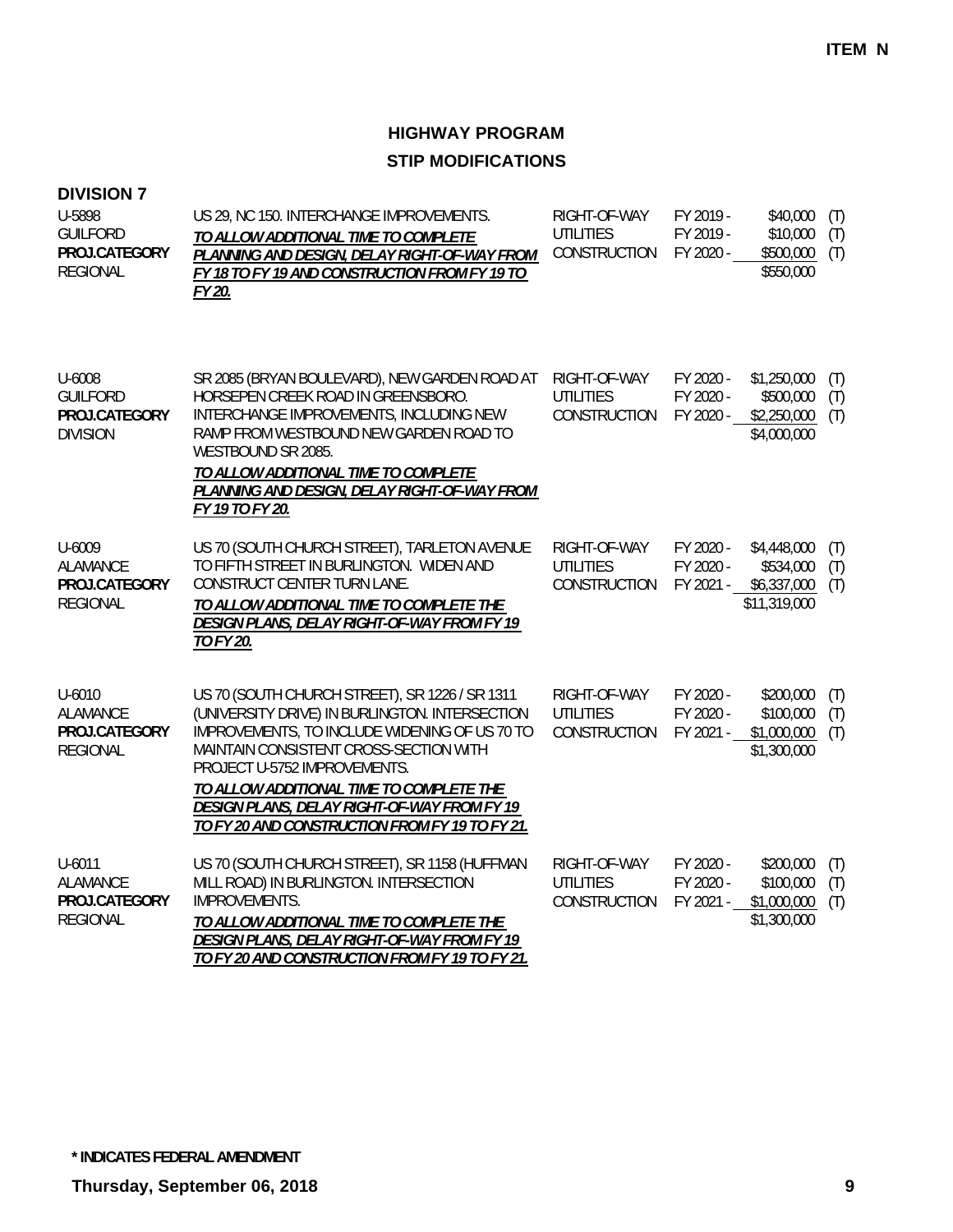| <b>DIVISION 7</b><br>U-6016<br><b>GUILFORD</b><br>PROJ.CATEGORY<br><b>DIVISION</b> | SR 2124 (LEWISTON ROAD), SR 2136 (FLEMING ROAD).<br>INTERSECTION IMPROVEMENTS.<br>DUE TO ADJUSTMENTS TO THE DESIGN SCHEDULE,<br>DELAY RIGHT-OF-WAY FROM FY 18 TO FY 19 AND<br><b>CONSTRUCTION FROM FY 19 TO FY 20.</b>                                                           | RIGHT-OF-WAY<br><b>UTILITIES</b><br><b>CONSTRUCTION</b> | FY 2019 -<br>FY 2019 -<br>FY 2020 - | \$100,000<br>\$50,000<br>\$750,000<br>\$900,000      | (T)<br>(T)<br>(T) |
|------------------------------------------------------------------------------------|----------------------------------------------------------------------------------------------------------------------------------------------------------------------------------------------------------------------------------------------------------------------------------|---------------------------------------------------------|-------------------------------------|------------------------------------------------------|-------------------|
| U-6017<br>ALAMANCE<br>PROJ.CATEGORY<br><b>DIVISION</b>                             | NC 54 (EAST HARDEN STREET), NC 49 (EAST ELM<br>STREET) IN GRAHAM. INTERSECTION IMPROVEMENTS.<br>TO ALLOW ADDITIONAL TIME TO COMPLETE THE<br>DESIGN PLANS, DELAY RIGHT-OF-WAY FROM FY 19<br>TO FY 20.                                                                             | RIGHT-OF-WAY<br><b>UTILITIES</b><br>CONSTRUCTION        | FY 2020 -<br>FY 2020 -<br>FY 2021 - | \$180,000<br>\$100,000<br>\$936,000<br>\$1,216,000   | (T)<br>(T)<br>(T) |
| U-6019<br><b>GUILFORD</b><br>PROJ.CATEGORY<br><b>DIVISION</b>                      | SR 2334 (AIR HARBOR ROAD), SR 2347 (LAKE BRANDT<br>ROAD). CONSTRUCT TURN LANES AND SIDEWALKS.<br>DUE TO CIRCUMSTANCES AFFECTING THE DESIGN<br>SCHEDULE AND COORDINATION WITH SCHOOL<br>SCHEDULE, DELAY RIGHT-OF-WAY FROM FY 18 TO FY<br>20 AND CONSTRUCTION FROM FY 19 TO FY 20. | RIGHT-OF-WAY<br><b>UTILITIES</b><br>CONSTRUCTION        | FY 2020 -<br>FY 2020 -<br>FY 2020 - | \$25,000<br>\$50,000<br>\$400,000<br>\$475,000       | (T)<br>(T)<br>(T) |
| <b>DIVISION 8</b><br>EB-5742<br><b>LEE</b><br>PROJ.CATEGORY<br><b>DIVISION</b>     | NC 42 (WICKER STREET), WEST LEE MIDDLE SCHOOL<br>ENTRANCE TO KIWANIS FAMILY PARK GREENWAY IN<br>SANFORD. CONSTRUCT MULTIUSE PATH.<br>TO REFLECT CITY DELIVERY SCHEDULE DELAY<br>CONSTRUCTION FROM FY 18 TO FY 19.                                                                | CONSTRUCTION                                            | FY 2019 -<br>FY 2019 -              | \$310,000<br>\$77,000<br>\$387,000                   | (TAP)<br>(L)      |
| R-5824<br><b>MOORE</b><br>PROJ.CATEGORY<br><b>REGIONAL</b>                         | NC 690 (LOBELIA ROAD), US 1 IN VASS TO<br>CUMBERLAND COUNTY LINE. UPGRADE ROADWAY, TO<br>INCLUDE TURN LANES AT VARIOUS LOCATIONS AND<br>SOME REALIGNMENT.<br>TO ALLOW ADDITIONAL TIME FOR PLANNING AND<br>DESIGN DELAY RIGHT-OF-WAY FROM FY 18 TO FY 20.                         | RIGHT-OF-WAY<br><b>UTILITIES</b><br><b>CONSTRUCTION</b> | FY 2020 -<br>FY 2020 -<br>FY 2020 - | \$585,000<br>\$100,000<br>\$2,966,000<br>\$3,651,000 | (T)<br>(T)<br>(T) |

**\* INDICATES FEDERAL AMENDMENT**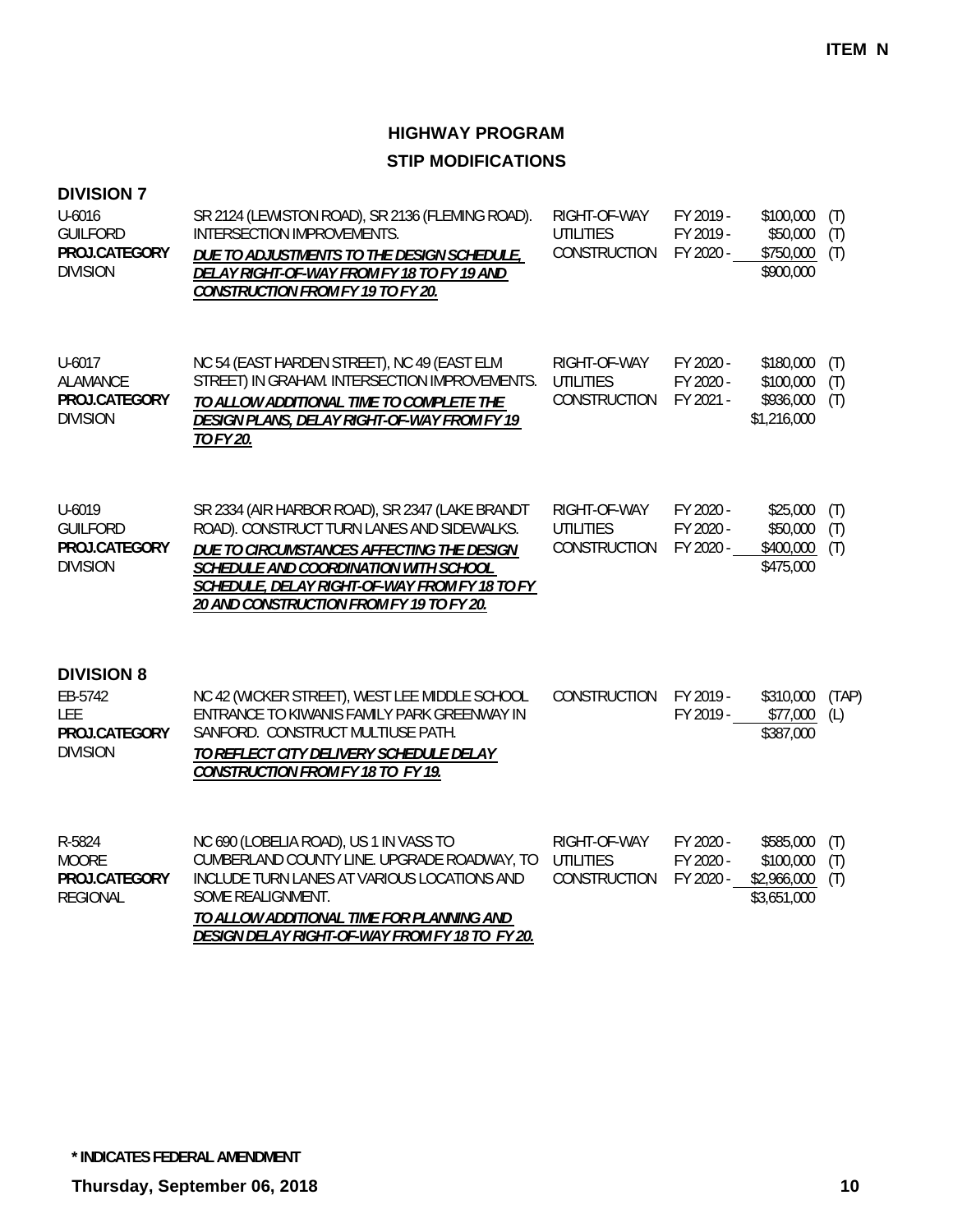### **DIVISION 8**

| U-5308          | SR 1547 (FINCH FARM ROAD), SR 3106 (KENNEDY    | RIGHT-OF-WAY           |           | FY 2019 - \$10,181,000 (T) |  |
|-----------------|------------------------------------------------|------------------------|-----------|----------------------------|--|
| RANDOLPH        | ROAD) TO 1-85 IN TRINITY. WIDEN TO MULTILANES. | UTILITIES              | FY 2019 - | $$341,000$ (T)             |  |
| PROJ.CATEGORY   | TO ALLOW ADDITIONAL TIME FOR PLANNING AND      | CONSTRUCTION FY 2020 - |           | $$7,695,000$ (T)           |  |
| <b>DIVISION</b> | DESIGN DELAY RIGHT-OF-WAY FROM FY 18 TO FY 19. |                        | FY 2021 - | \$7,695,000 (T)            |  |
|                 |                                                |                        |           | \$25.912.000               |  |

| U-5815<br><b>MOORE</b><br>PROJ.CATEGORY<br><b>REGIONAL</b>        | US 1 (SANDHILLS BOULEVARD), SR 1112 (ROSELAND<br>ROAD) IN ABERDEEN TO OLD US 1 IN SOUTHERN<br>PINES. ACCESS MANAGEMENT IMPROVEMENTS.<br>PROJECT BEING SEGMENT INTO PARTS A AND B FOR<br><i>LETTING.</i>                                                                                 |                                                  |                                     |                                                         |                   |
|-------------------------------------------------------------------|-----------------------------------------------------------------------------------------------------------------------------------------------------------------------------------------------------------------------------------------------------------------------------------------|--------------------------------------------------|-------------------------------------|---------------------------------------------------------|-------------------|
| * U-5815A<br><b>MOORE</b><br>PROJ.CATEGORY<br><b>REGIONAL</b>     | US 1 (SANDHILLS BOULEVARD), SR 1112 (ROSELAND<br>ROAD) TO KNIGHT STREET IN ABERDEEN.<br>NEW PROJECT BREAK CREATED AT THE REQUEST OF<br>DIVISION. TO ALLOW ADDITIONAL TIME FOR<br>PLANNING AND DESIGN, DELAY RIGHT OF WAY FROM<br>FY 19 TO FY22 AND CONSTRUCTION FROM FY 20 TO<br>FY 27. | RIGHT-OF-WAY<br><b>UTILITIES</b><br>CONSTRUCTION | FY 2022 -<br>FY 2022 -<br>FY 2027 - | \$189,000<br>\$1,578,000<br>\$2,250,000<br>\$4,017,000  | (T)<br>(T)<br>(T) |
| U-5815B<br><b>MOORE</b><br>PROJ.CATEGORY<br><b>REGIONAL</b>       | US 1 (SANDHILLS BOULEVARD), KNIGHT STREET IN<br>ABERDEEN TO OLD US 1 IN SOUTHERN PINES, SR 1112<br>(ROSELAND ROAD) REALIGNMENT AT US1, IMPROVE<br>RADII AT US 15 / US 501.<br>NEW PROJECT BREAK CREATED AT THE REQUEST OF<br><b>DIVISION.</b>                                           | RIGHT-OF-WAY<br>UTILITIES<br>CONSTRUCTION        | FY 2019 -<br>FY 2019 -<br>FY 2020 - | \$713,000<br>\$5,937,000<br>\$8,466,000<br>\$15,116,000 | (T)<br>(T)<br>(T) |
| $U - 6007$<br><b>RANDOLPH</b><br>PROJ.CATEGORY<br><b>DIVISION</b> | US 220 BUSINESS (SOUTH FAYETTEVILLE STREET),<br>RIDGE STREET TO ATLANTIC AVENUE IN ASHEBORO.<br>REALIGN ATLANTIC AVENUE INTERSECTION AND<br>IMPLEMENT ACCESS MANAGEMENT.<br>TO ALLOW ADDITIONAL TIME FOR PLANNING AND<br>DESIGN DELAY RIGHT-OF-WAY FROM FY 18 TO FY 19.                 | RIGHT-OF-WAY<br><b>UTILITIES</b><br>CONSTRUCTION | FY 2019 -<br>FY 2019 -<br>FY 2020 - | \$682,000<br>\$500,000<br>\$2,152,000<br>\$3,334,000    | (T)<br>(T)<br>(T) |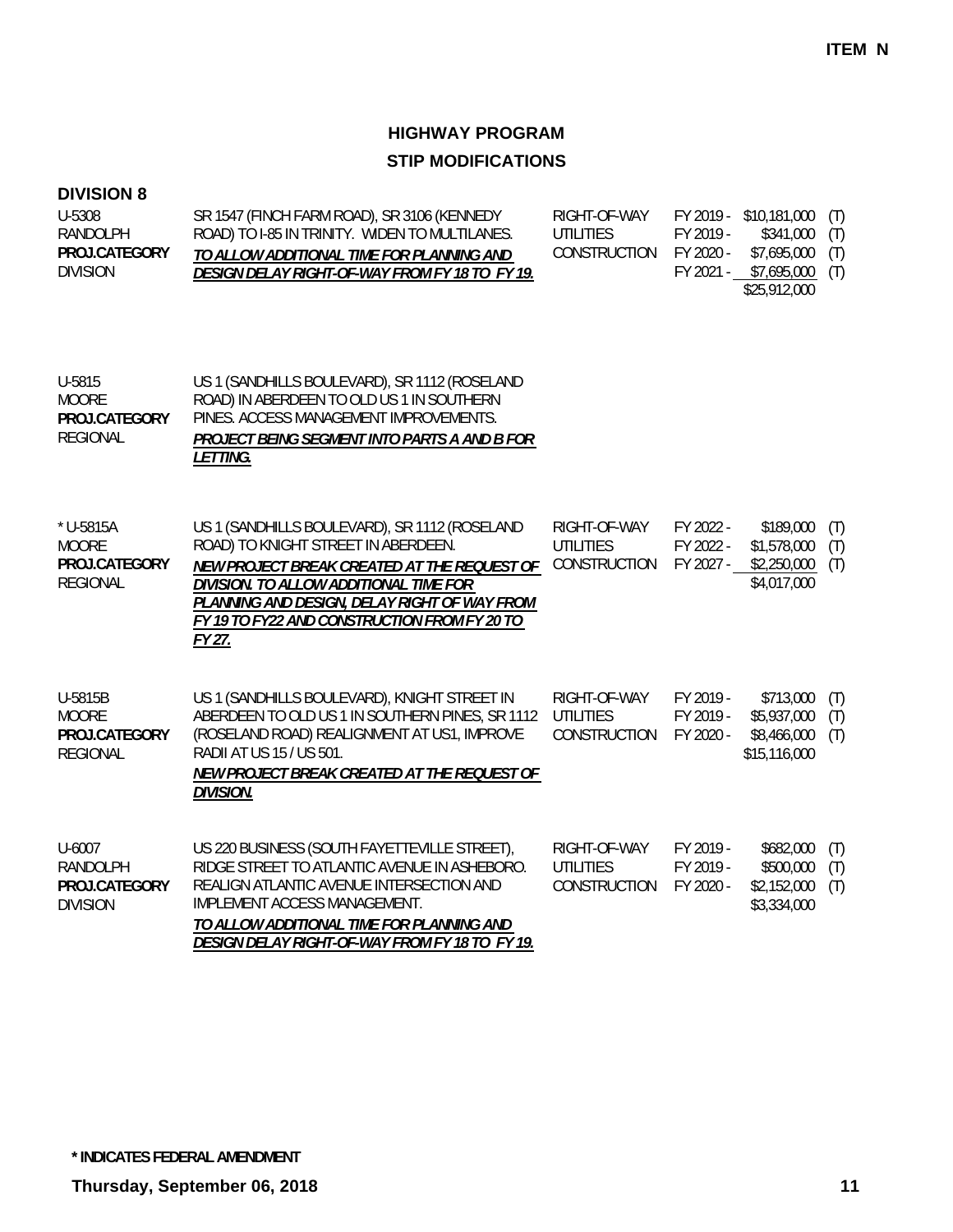| <b>DIVISION 9</b><br>$*$ R-5737<br><b>DAVIDSON</b><br>PROJ.CATEGORY<br><b>DIVISION</b> | US 29 / US 70 / BUSINESS 85, SR 1798 (OLD<br>GREENSBORO ROAD). CONVERT AT-GRADE<br>INTERSECTION TO INTERCHANGE.<br>COST INCREASE EXCEEDING \$2 MILLION AND 25%<br>THRESHOLDS.                                                                                           | RIGHT-OF-WAY<br>CONSTRUCTION                     | FY 2019 -<br>FY 2019 -<br>FY 2020 -                                        | \$700,000<br>\$2,900,000<br>\$11,850,000<br>FY 2021 - \$11,850,000<br>\$27,300,000              | (T)<br>(O)<br>(T)<br>(T)                       |
|----------------------------------------------------------------------------------------|-------------------------------------------------------------------------------------------------------------------------------------------------------------------------------------------------------------------------------------------------------------------------|--------------------------------------------------|----------------------------------------------------------------------------|-------------------------------------------------------------------------------------------------|------------------------------------------------|
| U-5902<br><b>DAVIDSON</b>                                                              | NC 150, US 64 TO SR 1508 (HICKORY TREE ROAD / OLD<br>SALISBURY ROAD). WIDEN TO MULTILANES.<br><b>REVISE NORTHERN TERMINUS TO ESTABLISH</b><br><b>LOGICAL TERMINI</b>                                                                                                    |                                                  |                                                                            |                                                                                                 |                                                |
| U-5902B<br><b>DAVIDSON</b>                                                             | NC 150, SR 1493 (FRYE BRIDGE ROAD) TO SR 1508<br>(HICKORY TREE ROAD / OLD SALISBURY ROAD)<br><b>REVISE NORTHERN TERMINUS TO ESTABLISH</b><br>LOGICAL TERMINI                                                                                                            | RIGHT-OF-WAY<br><b>UTILITIES</b><br>CONSTRUCTION | POST YR-                                                                   | POST YR-\$10,738,000<br>\$1,289,000<br>POST YR-\$44,337,000<br>\$56,364,000                     | (T)<br>(T)<br>(T)                              |
| <b>DIVISION 10</b><br>$C-5157$<br>CABARRUS<br>PROJ.CATEGORY<br><b>EXEMPT</b>           | HARRISBURG, CONSTRUCT SIDEWALKS ON TOM<br>QUERY ROAD, ROBINSON CHURCH ROAD AND<br>STALLINGS ROAD IN HARRISBURG.<br>TO ALLOW ADDITIONAL TIME FOR DESIGN DELAY<br><b>CONSTRUCTION FROM FY 18 TO FY 19</b>                                                                 | CONSTRUCTION                                     | FY 2019 -<br>FY 2019 -                                                     | \$378,000<br>\$95,000<br>\$473,000                                                              | (CMAQ)<br>(L)                                  |
| $C-5621$<br>MECKLENBURG<br>PROJ.CATEGORY<br><b>EXEMPT</b>                              | CORNELIUS, US 21 AND CATAWBA AVENUE.<br>RELOCATE INTERSECTION OF US 21 AND CATAWBA<br>AVENUE TO THE EAST AND CONSTRUCT<br>ROUNDABOUT.<br>TO ALLOW ADDITIONAL TIME FOR PLANNING DELAY<br>RIGHT-OF-WAY FROM FY 18 TO FY 19 AND<br><b>CONSTRUCTION FROM FY 19 TO FY 20</b> | RIGHT-OF-WAY<br>CONSTRUCTION                     | FY 2019 -<br>FY 2019 -<br>FY 2019 -<br>FY 2020 -<br>FY 2020 -<br>FY 2020 - | \$1,000,000<br>\$3,000,000<br>\$250,000<br>\$806,000<br>\$3,700,000<br>\$202,000<br>\$8,958,000 | (CMAQ)<br>(BA)<br>(L)<br>(CMAQ)<br>(BA)<br>(L) |
| EB-5829<br><b>MECKLENBURG</b><br>PROJ.CATEGORY<br><b>DIVISION</b>                      | MATTHEWS, CONSTRUCT FOUR MILE CREEK<br><b>GREENWAY CROSSING UNDER</b><br>SR 3448 (SOUTH TRADE STREET)<br>TO ALLOW ADDITIONAL TIME FOR PLANNING DELAY<br><b>CONSTRUCTION FROM FY 18 TO FY 19</b>                                                                         | <b>CONSTRUCTION</b>                              |                                                                            | FY 2019 - \$1,445,000 (STBGDA)<br>FY 2019 - \$471,000 (L)<br>\$1,916,000                        |                                                |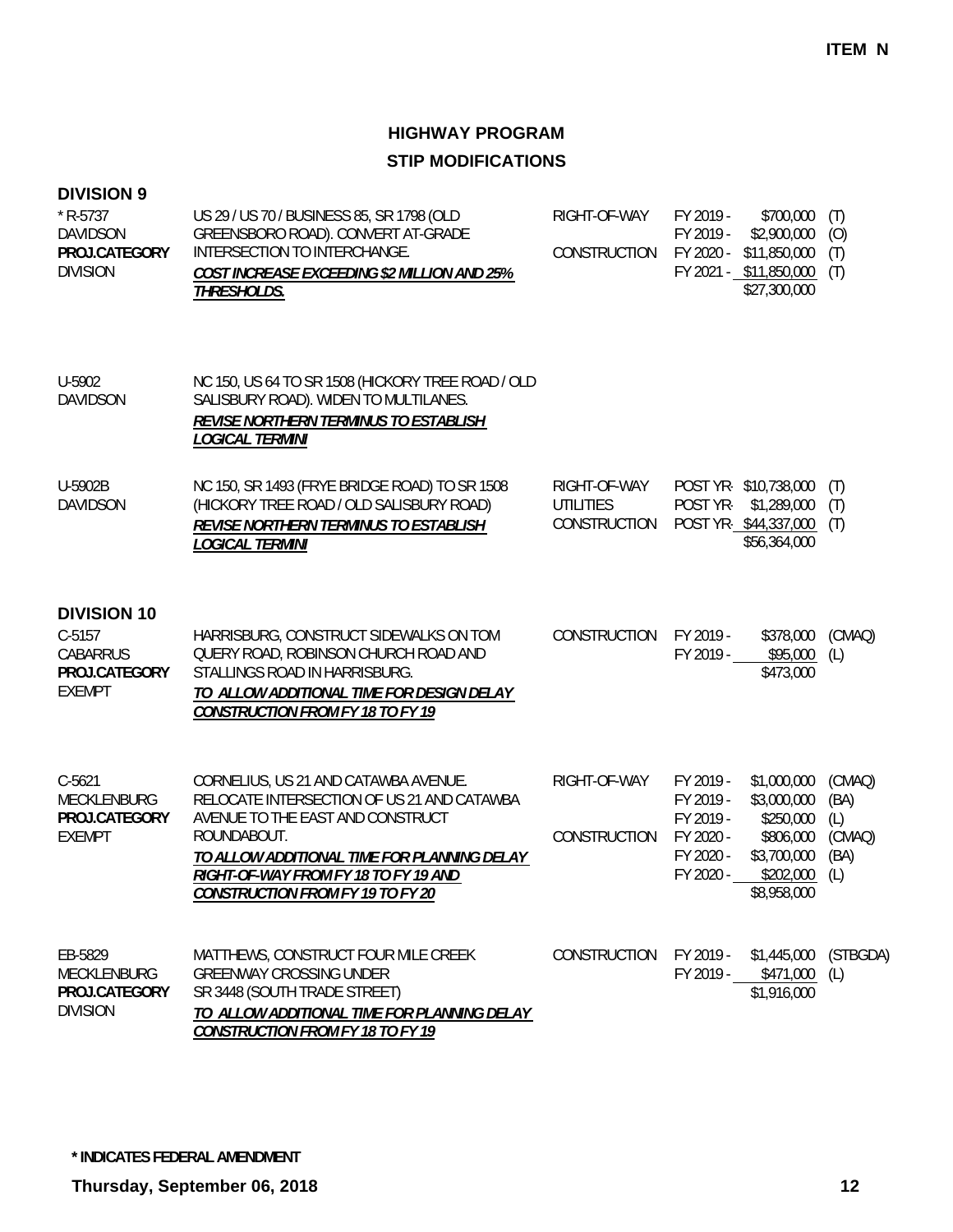| <b>DIVISION 10</b><br>EB-5902<br><b>CABARRUS</b><br>PROJ.CATEGORY<br><b>DIVISION</b> | CONCORD, DOWNTOWN PEDESTRIAN SIGNAL<br><b>UPGRADES.</b><br>TO ALLOW ADDITIONAL TIME FOR PLANNING DELAY<br><b>CONSTRUCTION FROM FY 18 TO FY 19</b>                                                                                                                                                                                                                                      | CONSTRUCTION                                                          | FY 2019 -<br>FY 2019 -                                                                               | \$250,000<br>\$62,000<br>\$312,000                                                                                                                         | (TAPDA)<br>(L)                                              |
|--------------------------------------------------------------------------------------|----------------------------------------------------------------------------------------------------------------------------------------------------------------------------------------------------------------------------------------------------------------------------------------------------------------------------------------------------------------------------------------|-----------------------------------------------------------------------|------------------------------------------------------------------------------------------------------|------------------------------------------------------------------------------------------------------------------------------------------------------------|-------------------------------------------------------------|
| * P-5725<br><b>CABARRUS</b><br>PROJ.CATEGORY<br><b>REGIONAL</b>                      | KANNAPOLIS, CONSTRUCT TRACK IMPROVEMENTS,<br>SECOND PLATFORM, PEDESTRIAN UNDERPASS,<br>SITEWORK, RETAINING WALL, SIGNALING EQUIPMENT<br>ACCELERATE RIGHT-OF-WAY FROM FY 23 TO FY 19<br>AND CONSTRUCTION FROM FY 25 TO FY 19.                                                                                                                                                           | RIGHT-OF-WAY<br>CONSTRUCTION                                          | FY 2019 -<br>FY 2019 -<br>FY 2020 -                                                                  | \$1,250,000<br>\$2,350,000<br>\$2,350,000<br>\$5,950,000                                                                                                   | (T)<br>(T)<br>(T)                                           |
| U-5526A<br><b>MECKLENBURG</b><br>PROJ.CATEGORY<br><b>STATEWIDE</b>                   | US 74 (INDEPENDENCE BLVD), I-277 TO WALLACE<br>LANE. CONVERT EXISTING AND PROPOSED BUSWAY<br>TO MANAGED LANES. INCLUDES WORK PROPOSED<br>UNDER PROJECT U-2509 BA.<br>TO ALLOW ADDITIONAL TIME FOR A 90 DAY PRIOR<br>TO LETTING REPORTING REQUIREMENT DELAY<br><b>CONSTRUCTION FROM FY 18 TO FY 19</b>                                                                                  | CONSTRUCTION<br><b>OPERATIONS</b>                                     | FY 2019 -<br>FY 2019 -                                                                               | \$1,400,000<br>\$18,728,000<br>FY 2019 - \$3,000,000<br>\$23,128,000                                                                                       | (CMAQ)<br>(NHP)<br>(T)                                      |
| U-5768<br><b>MECKLENBURG</b><br>PROJ.CATEGORY<br><b>REGIONAL</b>                     | NC 49 & BACK CREEK CHURCH RD, NC 49, JOHN KIRK<br>DRIVE TO I-485. WIDEN EXISTING ROADWAY. REALIGN<br>BACK CREEK CHURCH ROAD ON NEW LOCATION TO<br>THE NC 49 AND MALLARD CREEK CHURCH ROAD<br>INTERSECTION. CLOSE EXISTING AT GRADE RAIL<br>CROSSING AT NC 49 AND BACK CREEK CHURCH ROAD.<br>TO ALLOW ADDITIONAL TIME FOR PLANNING AND<br>DESIGN DELAY RIGHT-OF-WAY FROM FY 19 TO FY 20 | RIGHT-OF-WAY<br><b>UTILITIES</b><br><b>MITIGATION</b><br>CONSTRUCTION | FY 2020 -<br>FY 2020 -<br>FY 2020 -<br>FY 2020 -<br>FY 2021 -<br>FY 2021 -<br>FY 2022 -<br>FY 2023 - | \$100,000<br>\$1,200,000<br>\$1,300,000<br>\$925,000<br>\$6,000,000<br>\$12,300,000<br>\$6,000,000<br>\$6,000,000<br>FY 2024 - \$6,000,000<br>\$39,825,000 | (T)<br>(L)<br>(T)<br>(L)<br>(T)<br>(L)<br>(T)<br>(T)<br>(T) |
| U-6086<br>MECKLENBURG<br>PROJ.CATEGORY<br><b>EXEMPT</b>                              | PINEVILLE, NC 51, PARK ROAD TO CARMEL ROAD.<br>CONSTRUCT ACCESS MANAGEMENT IMPROVEMENTS.<br>TO ALLOW ADDITIONAL TIME FOR PLANNING DELAY<br><b>CONSTRUCTION FROM FY 19 TO FY 20</b>                                                                                                                                                                                                     | CONSTRUCTION                                                          | FY 2020 -<br>FY 2020 -                                                                               | \$2,000,000<br>\$1,000,000<br>\$3,000,000                                                                                                                  | (STBGDA)<br>(L)                                             |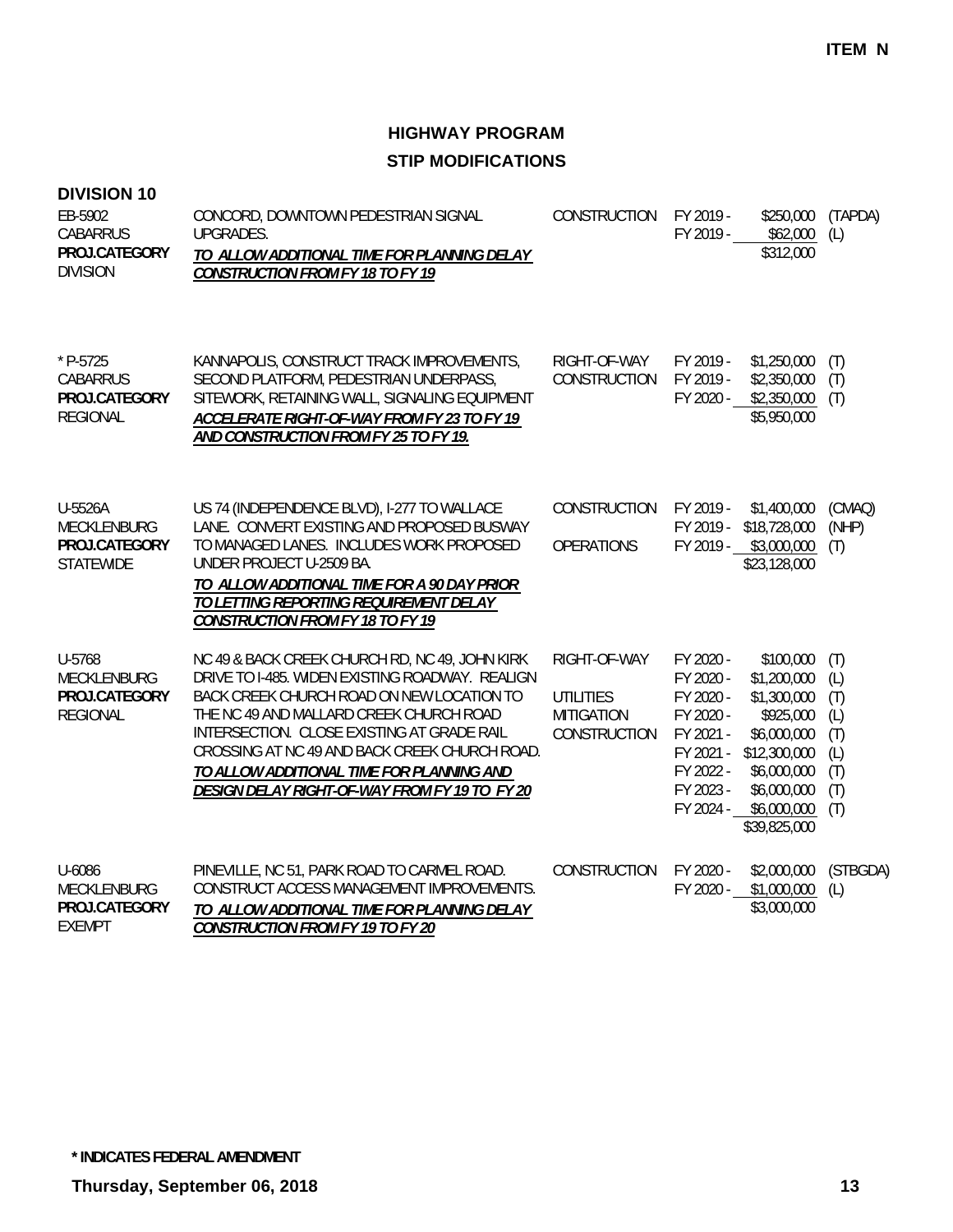| <b>DIVISION 11</b>                                              |                                                                                                                                                                                                                                                                             |                                                  |                                     |                                                         |                            |
|-----------------------------------------------------------------|-----------------------------------------------------------------------------------------------------------------------------------------------------------------------------------------------------------------------------------------------------------------------------|--------------------------------------------------|-------------------------------------|---------------------------------------------------------|----------------------------|
| B-5527<br><b>SURRY</b><br>PROJ.CATEGORY<br><b>STATEWIDE</b>     | US 52 (NORTH- BOUND LANE), REPLACE BRIDGE<br>850122 OVER TOMS CREEK AND REPLACE BRIDGE<br>850342 OVER OLD US 52 SOUTHBOUND EXIT RAMP.<br>TO ALLOW ADDITIONAL TIME FOR PLANNING AND<br>DESIGN DELAY RIGHT-OF-WAY FROM FY 18 TO FY 19<br>AND CONSTRUCTION FROM FY 19 TO FY 20 | RIGHT-OF-WAY<br>CONSTRUCTION                     | FY 2019 -<br>FY 2020 -<br>FY 2021 - | \$400,000<br>\$4,350,000<br>\$4,350,000<br>\$9,100,000  | (STBG)<br>(STBG)<br>(STBG) |
| $*$ B-5831<br><b>SURRY</b><br>PROJ.CATEGORY<br><b>STATEWIDE</b> | 1-77 NORTH, REPLACE BRIDGE 850006 OVER NC 268,<br>SOUTHERN RR, AND YADKIN RIVER.<br>ACCELERATE RIGHT-OF-WAY FROM FY 21 TO FY 19<br>AND CONSTRUCTION FROM FY 22 TO FY 20 PER<br>STRUCTURES MANAGEMENT. COMBINE WITH B-5833.                                                  | RIGHT-OF-WAY<br>CONSTRUCTION                     | FY 2019 -<br>FY 2020 -<br>FY 2021 - | \$600,000<br>\$5,350,000<br>\$5,350,000<br>\$11,300,000 | (NHPB)<br>(NHPB)<br>(NHPB) |
| $*$ B-5833<br>YADKIN<br>PROJ.CATEGORY<br><b>REGIONAL</b>        | US 21 BUSINESS, REPLACE BRIDGE 980029 OVER I-77.<br>ACCELERATE RIGHT-OF-WAY FROM FY 21 TO FY 19<br>AND CONSTRUCTION FROM FY 22 TO FY 20 PER<br>STRUCTURES MANAGEMENT. COMBINE WITH B-5831.                                                                                  | RIGHT-OF-WAY<br>CONSTRUCTION                     | FY 2019 -<br>FY 2020 -<br>FY 2021 - | \$300,000<br>\$2,300,000<br>\$2,300,000<br>\$4,900,000  | (NHPB)<br>(NHPB)<br>(NHPB) |
| EB-5529<br>YADKIN<br>PROJ.CATEGORY<br><b>TRANSITION</b>         | YADKINVILLE, NORTH LEE AVENUE, MAIN STREET TO<br>US 601 IN YADKINVILLE. CONSTRUCT SIDEWALK ON<br>NORTH SIDE OF ROAD.<br>TO ALLOW ADDITIONAL TIME FOR DESIGN DELAY<br><b>CONSTRUCTION FROM FY 18 TO FY 19</b>                                                                | CONSTRUCTION                                     |                                     | FY 2019 - \$1,245,000<br>\$1,245,000                    | (STPEB)                    |
| EB-5798<br>WATAUGA<br>PROJ.CATEGORY<br><b>EXEMPT</b>            | US 221, MAIN STREET IN BLOWING ROCK TO MOSES H<br>CONE MEMORIAL PARK AND BASS LAKE. CONSTRUCT<br>SIDEWALK.<br>TO ALLOW ADDITIONAL TIME FOR DESIGN DELAY<br><b>CONSTRUCTION FROM FY 18 TO FY 19</b>                                                                          | CONSTRUCTION                                     | FY 2019 -<br>FY 2019 -              | \$891,000<br>\$223,000<br>\$1,114,000                   | (FLAP)<br>(L)              |
| R-5830<br>WATAUGA<br>PROJ.CATEGORY<br><b>DIVISION</b>           | SR 1522 (DEERFIELD ROAD), STATE FARM ROAD TO<br>SR 1523 (WILSON RIDGE ROAD). UPGRADE ROADWAY.<br>TO ALLOW ADDITIONAL TIME FOR PLANNING DELAY<br>RIGHT-OF-WAY FROM FY 18 TO FY 19                                                                                            | RIGHT-OF-WAY<br><b>UTILITIES</b><br>CONSTRUCTION | FY 2019 -<br>FY 2019 -<br>FY 2020 - | \$150,000<br>\$100,000<br>\$3,200,000<br>\$3,450,000    | (T)<br>(T)<br>(T)          |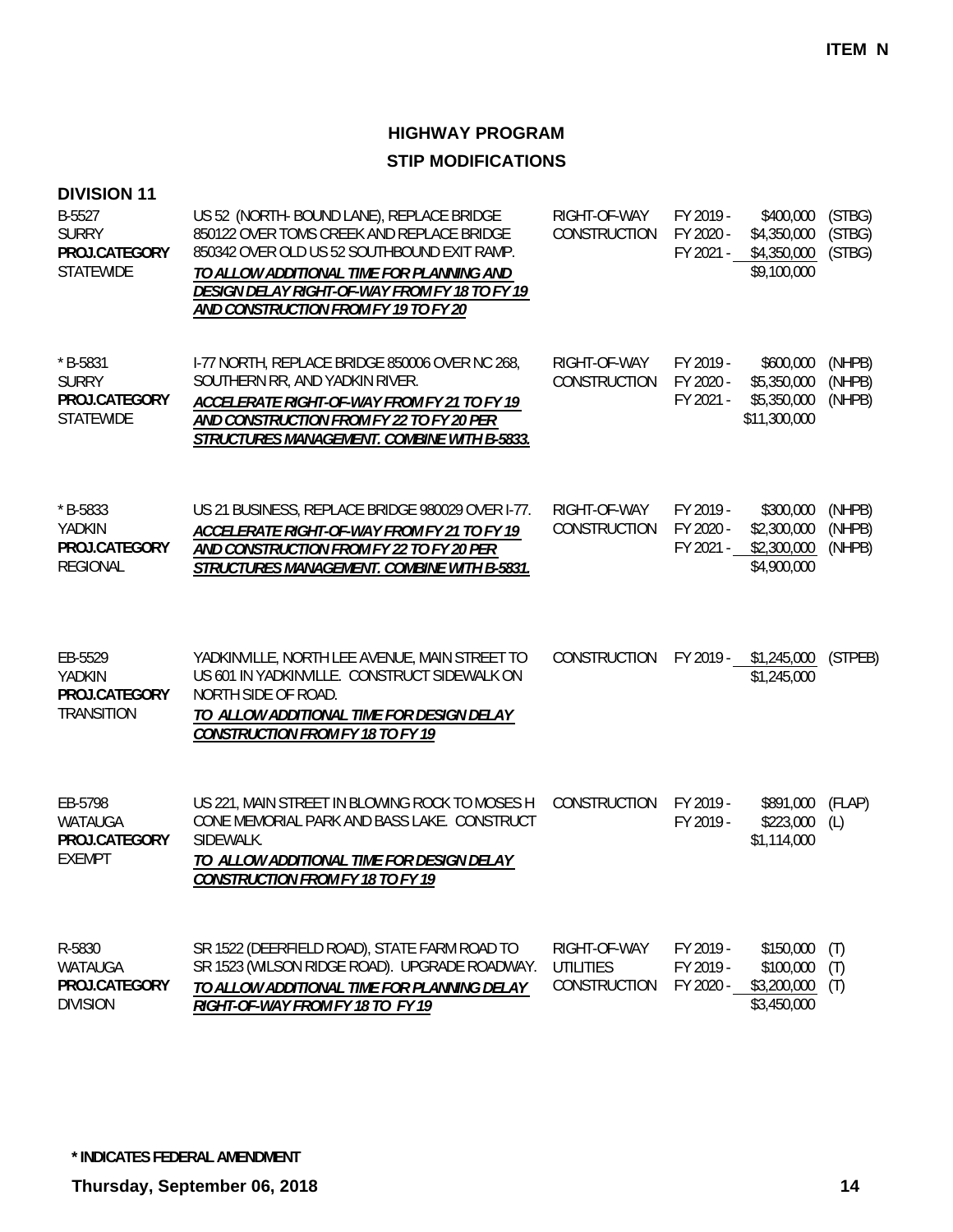| <b>DIVISION 11</b>                                               |                                                                                                                                                                                                                                                   |                                                  |                                                  |                                                                        |                          |
|------------------------------------------------------------------|---------------------------------------------------------------------------------------------------------------------------------------------------------------------------------------------------------------------------------------------------|--------------------------------------------------|--------------------------------------------------|------------------------------------------------------------------------|--------------------------|
| U-4700CA<br>CALDWELL                                             | US 321, SR 1160 (MOUNT HERMAN ROAD). UPGRADE<br>INTERSECTION TO SUPERSTREET DESIGN - WITHIN<br>THE LIMITS OF U-4700 C.<br>TO ALLOW ADDITIONAL TIME FOR PLANNING AND<br>DESIGN DELAY RIGHT-OF-WAY FROM FY 18 TO FY 19                              | RIGHT-OF-WAY<br>CONSTRUCTION                     | FY 2019 -<br>FY 2019 -                           | \$420,000<br>\$1,750,000<br>\$2,170,000                                | (NHP)<br>(NHP)           |
| <b>U-4700CB</b><br>CALDWELL<br>PROJ.CATEGORY<br><b>STATEWIDE</b> | US 321, SR 1809/1952 (PINE MOUNTAIN ROAD).<br>UPGRADE INTERSECTION TO SUPERSTREET DESIGN -<br>WITHIN THE LIMITS OF U-4700 C.<br>TO ALLOW ADDITIONAL TIME FOR PLANNING AND<br>DESIGN DELAY RIGHT-OF-WAY FROM FY 18 TO FY 19                        | RIGHT-OF-WAY<br><b>UTILITIES</b><br>CONSTRUCTION | FY 2019 -<br>FY 2019 -<br>FY 2019 -              | \$400,000<br>\$100,000<br>\$2,200,000<br>\$2,700,000                   | (NHP)<br>(NHP)<br>(NHP)  |
| <b>U-4700CC</b><br>CALDWELL<br>PROJ.CATEGORY<br><b>STATEWIDE</b> | US 321, SR 1108 (MISSION ROAD). UPGRADE<br>INTERSECTION TO SUPERSTREET DESIGN - WITHIN<br>THE LIMITS OF U-4700 C.<br>TO ALLOW ADDITIONAL TIME FOR PLANNING AND<br>DESIGN DELAY RIGHT-OF-WAY FROM FY 18 TO FY 19                                   | RIGHT-OF-WAY<br><b>UTILITIES</b><br>CONSTRUCTION | FY 2019 -<br>FY 2019 -<br>FY 2019 -              | \$450,000<br>\$100,000<br>\$2,200,000<br>\$2,750,000                   | (NHP)<br>(NHP)<br>(NHP)  |
| U-5776<br>CALDWELL<br>PROJ.CATEGORY<br><b>REGIONAL</b>           | GRANITE FALLS, INTERSECTION OF SR 1106 (DUKE<br>STREET) AND US 321A. REALIGN INTERSECTION.<br>TO ALLOW ADDITIONAL TIME FOR DESIGN DELAY<br><b>CONSTRUCTION FROM FY 18 TO FY 19</b>                                                                | CONSTRUCTION                                     |                                                  | FY 2019 - \$3,504,000<br>\$3,504,000                                   | (T)                      |
| U-5809<br>YADKIN<br>PROJ.CATEGORY<br><b>DIVISION</b>             | US 601 (STATE STREET), US 421 TO SR 1146 (LEE<br>AVENUE). CONSTRUCT MEDIAN AND ROUNDABOUTS.<br>TO ALLOW ADDITIONAL TIME FOR PLANNING DELAY<br>RIGHT-OF-WAY FROM FY 18 TO FY 19                                                                    | RIGHT-OF-WAY<br><b>UTILITIES</b><br>CONSTRUCTION | FY 2019 -<br>FY 2019 -<br>FY 2020 -<br>FY 2021 - | \$1,500,000<br>\$200,000<br>\$4,300,000<br>\$4,300,000<br>\$10,300,000 | (T)<br>(T)<br>(T)<br>(T) |
| U-5810<br>WATAUGA<br>PROJ.CATEGORY<br><b>DIVISION</b>            | SR 1514 (BAMBOO ROAD); SR 1523 (WILSON RIDGE),<br>US 421/US 221 TO SR 1522 (DEERFIELD ROAD). WIDEN<br>ROADWAY TO 12-FEET LANES WITH 4-FEET PAVED<br>SHOULDERS.<br>TO ALLOW ADDITIONAL TIME FOR PLANNING DELAY<br>RIGHT-OF-WAY FROM FY 18 TO FY 19 | RIGHT-OF-WAY<br><b>CONSTRUCTION</b>              | FY 2019 -<br>FY 2020 -                           | \$100,000<br>\$3,000,000<br>\$3,100,000                                | (T)<br>(T)               |

**\* INDICATES FEDERAL AMENDMENT**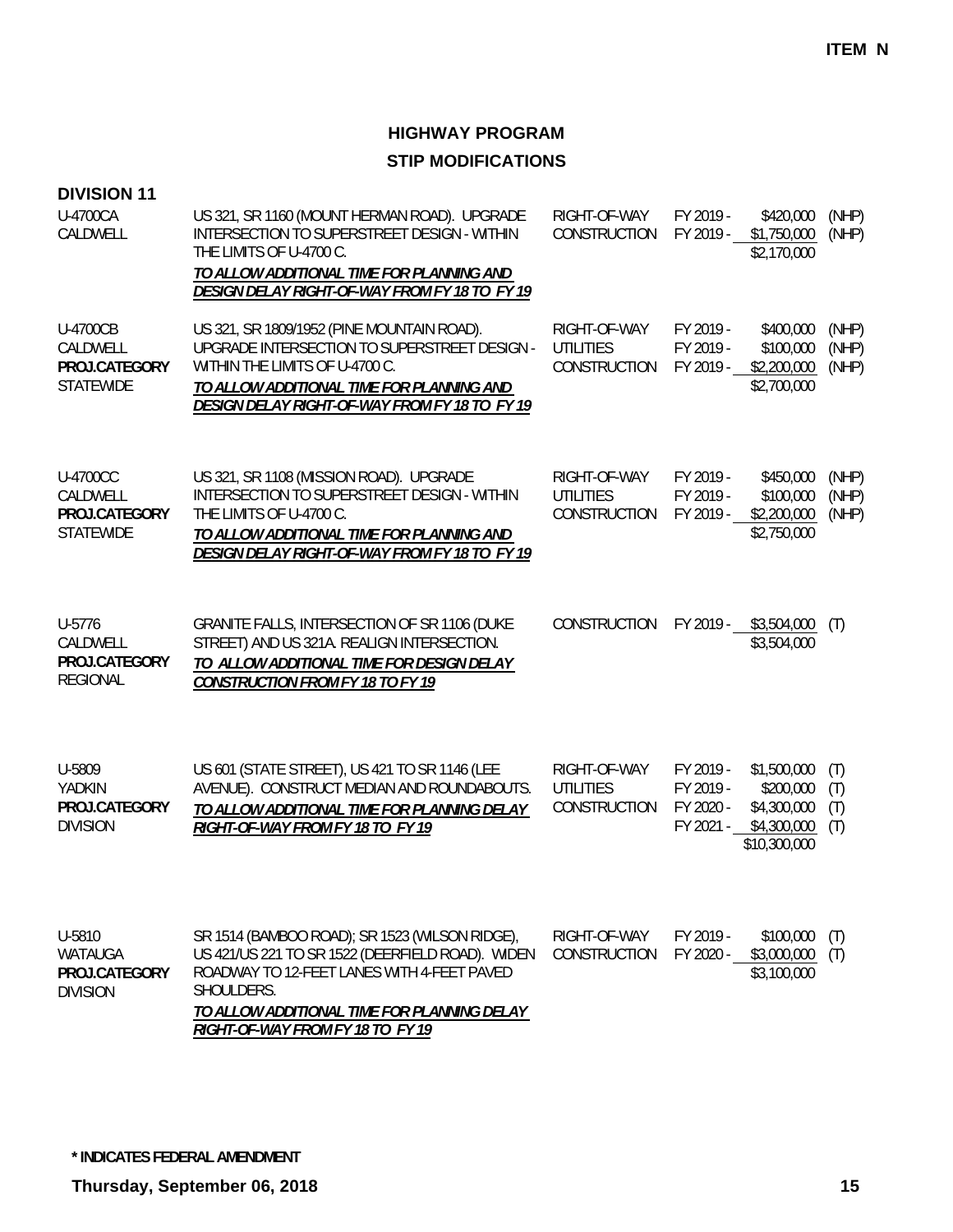### **DIVISION 12**

| * R-3833C<br><b>IREDELL</b><br>PROJ.CATEGORY<br><b>DIVISION</b>                     | SR 1100 (BRAWLEY SCHOOL ROAD), I-77 TO US 21<br>COST INCREASE EXCEEDING \$2 MILLION AND 25%<br>THRESHOLDS.                                                                                                                                                         | RIGHT-OF-WAY<br>CONSTRUCTION                     | FY 2019 -<br>FY 2020 -<br>FY 2020 -<br>FY 2021 -                                                     | \$5,200,000<br>\$7,455,000<br>\$890,000<br>\$7,455,000<br>\$21,000,000                                                                                             | (T)<br>(T)<br>(L)<br>(T)                                                   |
|-------------------------------------------------------------------------------------|--------------------------------------------------------------------------------------------------------------------------------------------------------------------------------------------------------------------------------------------------------------------|--------------------------------------------------|------------------------------------------------------------------------------------------------------|--------------------------------------------------------------------------------------------------------------------------------------------------------------------|----------------------------------------------------------------------------|
| R-5712<br><b>LINCOLN</b><br>PROJ.CATEGORY<br><b>REGIONAL</b>                        | NC 16 BUSINESS, INTERSECTION OF NC 16 BUSINESS<br>AND SR 1439 (UNITY CHURCH ROAD)/SR 1387<br>(TRIANGLE CIRCLE). ADD TURN LANES.<br>TO ALLOW ADDITIONAL TIME FOR DESIGN DELAY<br>RIGHT-OF-WAY FROM FY 18 TO FY 19                                                   | RIGHT-OF-WAY<br>CONSTRUCTION                     | FY 2019 -<br>FY 2019 -                                                                               | \$180,000<br>\$750,000<br>\$930,000                                                                                                                                | (T)<br>(T)                                                                 |
| U-4700A<br><b>BURKE</b><br>CALDWELL<br>CATAWBA<br>PROJ.CATEGORY<br><b>STATEWIDE</b> | US 321, NORTH OF US 70 IN HICKORY TO US 321A<br>TO ALLOW ADDITIONAL TIME FOR PLANNING AND<br>DESIGN DELAY RIGHT-OF-WAY FROM FY 18 TO FY 19                                                                                                                         | RIGHT-OF-WAY<br><b>UTILITIES</b><br>CONSTRUCTION | FY 2019 -<br>FY 2020 -<br>FY 2021 -<br>FY 2019 -<br>FY 2022 -<br>FY 2022 -<br>FY 2023 -<br>FY 2024 - | \$11,886,000<br>\$21,500,000<br>\$9,614,000<br>\$2,000,000<br>\$25,900,000<br>\$700,000<br>\$25,900,000<br>\$25,900,000<br>FY 2025 - \$25,900,000<br>\$149,300,000 | (NHP)<br>(NHP)<br>(HP)<br>(NHP)<br>(NHP)<br>(L)<br>(NHP)<br>(NHP)<br>(NHP) |
| $*$ U-5817<br><b>IREDELL</b><br>PROJ.CATEGORY<br><b>DIVISION</b>                    | SR 1246 (FAIRVIEW ROAD), EXTEND SR 1246<br>(FAIRVIEW ROAD) OVER I-77 TO CONNECT WITH SR<br>1206 (ALCOVE ROAD) AND CONSTRUCT PARALLEL<br>NORTH-SOUTH CONNECTOR ROADS TO SR 1109<br>(WILLIAMSON ROAD).<br>COST INCREASE EXCEEDING \$2 MILLION AND 25%<br>THRESHOLDS. | RIGHT-OF-WAY<br><b>UTILITIES</b><br>CONSTRUCTION | FY 2019 -<br>FY 2019 -<br>FY 2020 -<br>FY 2020 -<br>FY 2019 -<br>FY 2020 -<br>FY 2021 -<br>FY 2022 - | \$4,000,000<br>\$550,000<br>\$4,000,000<br>\$550,000<br>\$100,000<br>\$100,000<br>\$9,400,000<br>\$9,400,000<br>\$28,100,000                                       | (BA)<br>(T)<br>(BA)<br>(T)<br>(T)<br>(T)<br>(T)<br>(T)                     |

### **DIVISION 13**

| I-4700          | I-26, NC 280 (EXIT 40) TO I-40 AT ASHEVILLE. ADD     |
|-----------------|------------------------------------------------------|
| <b>BUNCOMBE</b> | ADDITIONAL LANES.                                    |
| HENDERSON       | <b>COMBINE SEGMENTS A AND B INTO MAIN TIP I-4700</b> |

**\* INDICATES FEDERAL AMENDMENT**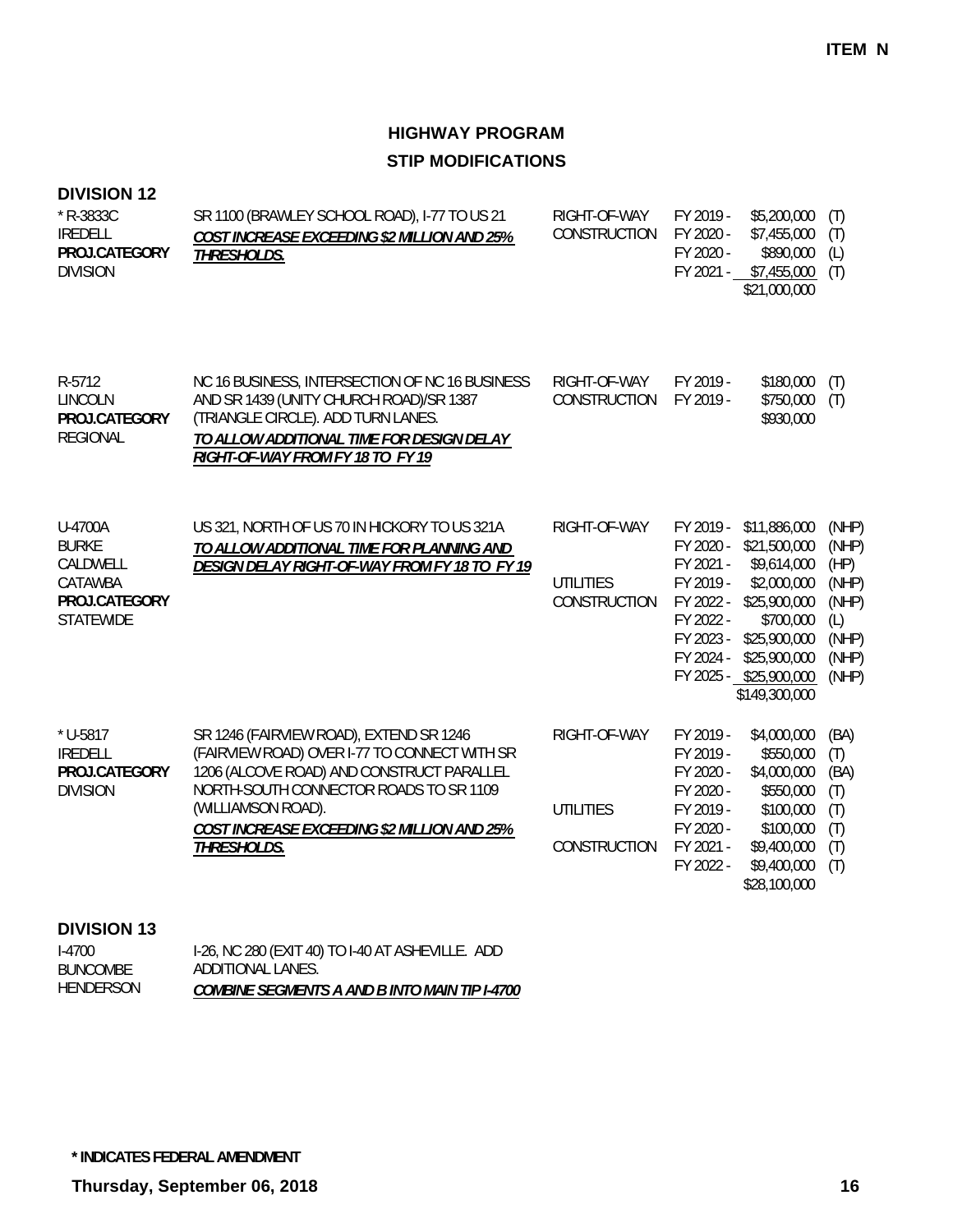| <b>DIVISION 13</b><br>$I-4759$<br><b>BUNCOMBE</b><br>PROJ.CATEGORY<br><b>STATEWIDE</b> | I-40, I-40/SR 1228 (LIBERTY ROAD). CONVERT GRADE<br>RIGHT-OF-WAY<br>FY 2019 - \$11,500,000<br>SEPARATION TO AN INTERCHANGE AND CONSTRUCT<br>UTILITIES<br>FY 2019 -<br>TWO LANE ROADWAY NORTH OF I-40 TO SR 1224 AND<br><b>CONSTRUCTION</b><br>FY 2020 -<br>FOUR LANE ROADWAY SOUTH OF I-40 TO US 19/US<br>FY 2021 -<br>23/NC 151 WITH PARTS ON NEW LOCATION.<br>FY 2022 - \$8,000,000<br>TO ALLOW ADDITIONAL TIME FOR DESIGN DELAY<br>RIGHT-OF-WAY FROM FY 18 TO FY 19 |                              | \$1,800,000<br>\$8,000,000<br>\$8,000,000<br>\$37,300,000 | (STBG)<br>(STBG)<br>(STBG)<br>(STBG)<br>(STBG)                  |                                |
|----------------------------------------------------------------------------------------|------------------------------------------------------------------------------------------------------------------------------------------------------------------------------------------------------------------------------------------------------------------------------------------------------------------------------------------------------------------------------------------------------------------------------------------------------------------------|------------------------------|-----------------------------------------------------------|-----------------------------------------------------------------|--------------------------------|
| U-5833<br><b>RUTHERFORD</b><br>PROJ.CATEGORY<br><b>DIVISION</b>                        | SR 2241 (OAK STREET), SR 2159 (PINE RIDGE ROAD)<br>TO US 74. WIDEN EXISTING ROADWAY.<br>TO ALLOW ADDITIONAL TIME FOR PROJECT DELAY<br>CONSTRUCTION FROM FY 18 TO FY 19. BIDS WERE IN<br>EXCESS OF DIVISION CAP AND PROJECT CHANGED<br>TO DDRL.                                                                                                                                                                                                                         | <b>CONSTRUCTION</b>          |                                                           | FY 2019 - \$5,300,000<br>\$5,300,000                            | (T)                            |
| $*$ U-5834<br><b>BUNCOMBE</b><br>PROJ.CATEGORY<br><b>DIVISION</b>                      | SR 3116 (MILLS GAP ROAD), US 25 (HENDERSONVILLE<br>ROAD) TO SR 3157 (WESTON ROAD). UPGRADE<br><b>EXISTING ROADWAY.</b><br>COST INCREASE EXCEEDING \$2 MILLION AND 25%<br>THRESHOLDS.                                                                                                                                                                                                                                                                                   | RIGHT-OF-WAY<br>CONSTRUCTION |                                                           | FY 2018 - \$18,500,000<br>FY 2021 - \$3,000,000<br>\$21,500,000 | (T)<br>(T)                     |
| U-5971A<br><b>BUNCOMBE</b><br>PROJ.CATEGORY<br><b>REGIONAL</b>                         | ASHEVILLE, US 19 (PATTON AVENUE) AND NC 63 (NEW<br>LEICESTER HIGHWAY). CONSTRUCT INITIAL<br>INTERSECTION IMPROVEMENTS.<br>TO ALLOW ADDITIONAL TIME FOR RE-<br>ADVERTISEMENT FOR BIDS DELAY CONSTRUCTION<br><b>FROM FY 18 TO FY 19.</b>                                                                                                                                                                                                                                 | CONSTRUCTION                 | FY 2019 -                                                 | \$500,000<br>\$500,000                                          | (T)                            |
| <b>DIVISION 14</b><br>B-5550<br>TRANSYLVANIA<br>PROJ.CATEGORY<br><b>DIVISION</b>       | BREVARD, REPLACE BRIDGE 870102 ON RAILROAD<br>AVENUE OVER KINGS CREEK.<br>TO ALLOW ADDITIONAL TIME FOR PLANNING AND<br><b>DESIGN DELAY CONSTRUCTION FROM FY 18 TO FY 19</b>                                                                                                                                                                                                                                                                                            | RIGHT-OF-WAY<br>CONSTRUCTION | FY 2019 -<br>FY 2019 -<br>FY 2019 -<br>FY 2019 -          | \$120,000<br>\$30,000<br>\$600,000<br>\$150,000<br>\$900,000    | (STBG)<br>(L)<br>(STBG)<br>(L) |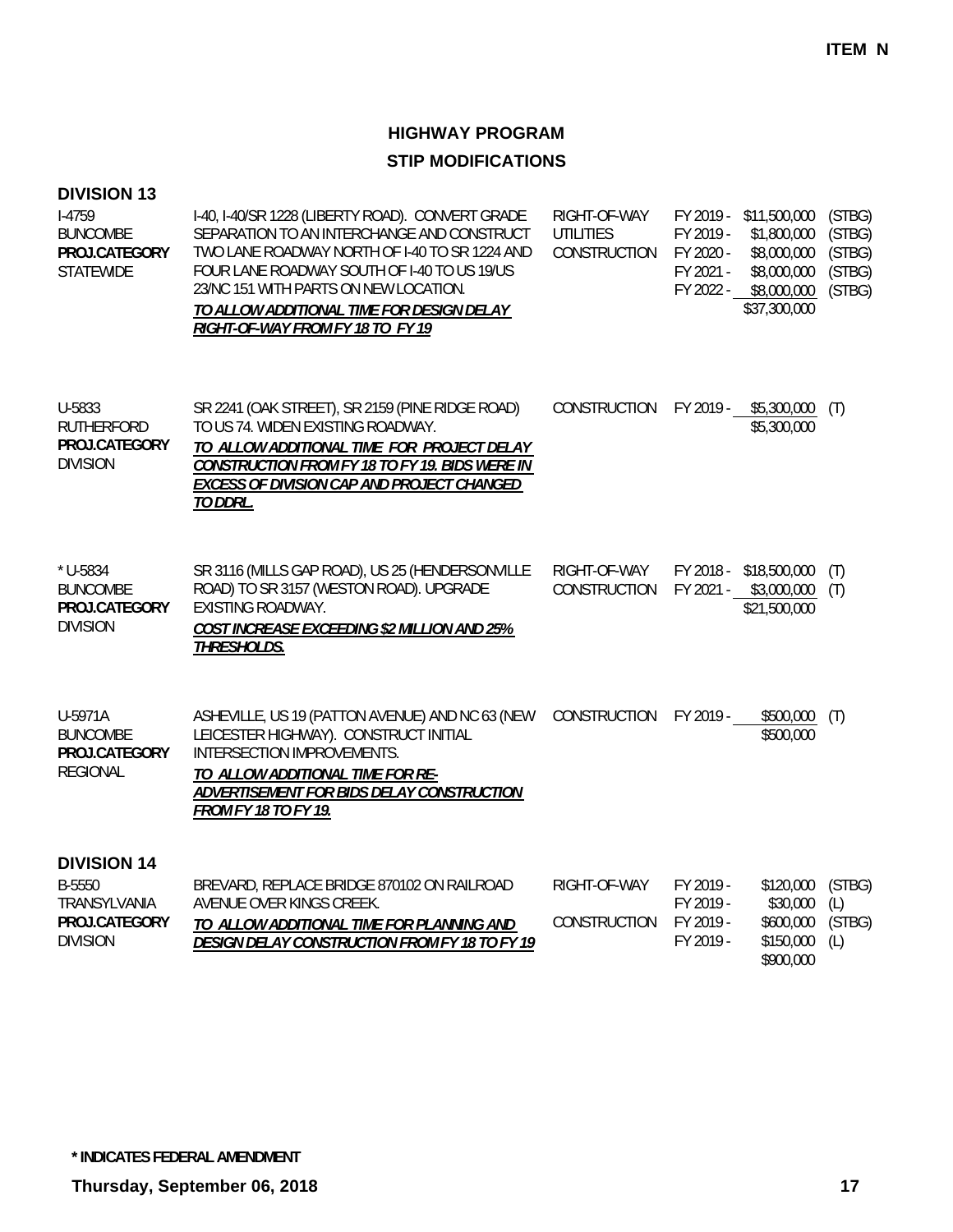| <b>DIVISION 14</b><br>R-2588B<br><b>HENDERSON</b><br>PROJ.CATEGORY<br><b>DIVISION</b> | NC 191, SR 1381 (MOUNTAIN ROAD) TO NC 280 SOUTH<br>OF MILLS RIVER.<br>TO ALLOW ADDITIONAL TIME FOR PLANNING DELAY<br>RIGHT-OF-WAY FROM FY 19 TO FY 20                                                                                                                               | RIGHT-OF-WAY<br><b>UTILITIES</b><br>CONSTRUCTION   | FY 2020 -<br>FY 2021 -<br>FY 2020 -<br>FY 2022 -<br>FY 2023 -                           | \$2,250,000<br>\$2,250,000<br>\$500,000<br>\$14,500,000<br>\$14,500,000<br>FY 2024 - \$14,500,000<br>\$48,500,000 | (STBG)<br>(STBG)<br>(STBG)<br>(STBG)<br>(STBG)<br>(STBG) |
|---------------------------------------------------------------------------------------|-------------------------------------------------------------------------------------------------------------------------------------------------------------------------------------------------------------------------------------------------------------------------------------|----------------------------------------------------|-----------------------------------------------------------------------------------------|-------------------------------------------------------------------------------------------------------------------|----------------------------------------------------------|
| $*$ R-5600<br><b>JACKSON</b><br>PROJ.CATEGORY<br><b>REGIONAL</b>                      | NC 107 US 23 BUSINESS, NC 107, NC 116 TO US 23<br>BUSINESS. US 23 BUSINESS, SR 1432 (SKYLAND<br>DRIVE) TO MUNICIPAL DRIVE. UPGRADE ROADWAY.<br>TO ALLOW ADDITIONAL TIME FOR PLANNING AND<br>DESIGN, DELAY RIGHT-OF-WAY FROM FY 19 TO FY 20<br>AND CONSTRUCTION FROM FY 21 TO FY 22. | RIGHT-OF-WAY<br><b>UTILITIES</b><br>CONSTRUCTION   | FY 2020 -<br>FY 2021 -<br>FY 2020 -<br>FY 2022 -<br>FY 2023 -<br>FY 2024 -              | \$23,800,000<br>\$23,800,000<br>\$1,100,000<br>\$7,167,000<br>\$7,166,000<br>\$7,167,000<br>\$70,200,000          | (STBG)<br>(STBG)<br>(STBG)<br>(STBG)<br>(STBG)<br>(STBG) |
| $*$ R-5800<br>TRANSYLVANIA<br>PROJ.CATEGORY<br><b>REGIONAL</b>                        | US 64, US 276, FORTUNE COVE ROAD TO US 64<br>BUSINESS (NORTH CALDWELL STREET). CONSTRUCT<br>MEDIAN AND ACCESS CONTROL MEASURES.<br>ACCELERATE RIGHT-OF-WAY FROM FY 22 TO FY 20<br>PER DIVISION.                                                                                     | RIGHT-OF-WAY<br><b>UTILITIES</b><br>CONSTRUCTION   | FY 2020 -<br>FY 2021 -<br>FY 2020 -<br>FY 2021 -<br>FY 2024 -<br>FY 2025 -<br>FY 2026 - | \$2,500,000<br>\$2,500,000<br>\$300,000<br>\$300,000<br>\$3,500,000<br>\$3,500,000<br>\$3,600,000<br>\$16,200,000 | (T)<br>(T)<br>(T)<br>(T)<br>(T)<br>(T)<br>(T)            |
| R-5841A<br><b>JACKSON</b><br>PROJ.CATEGORY<br><b>DIVISION</b>                         | NC 107, 500 FEET SOUTH OF SR 1135 (SHOOK COVE<br>ROAD) TO 1000 FEET NORTH OF THE LAKE<br>TUCKASEEGEE DAM.<br>TO ALLOW ADDITIONAL TIME FOR PLANNING DELAY<br>RIGHT-OF-WAY FROM FY 20 TO FY 21                                                                                        | RIGHT-OF-WAY<br><b>UTILITIES</b><br>CONSTRUCTION   | FY 2021 -<br>FY 2022 -<br>FY 2021 -<br>FY 2022 -<br>FY 2023 -<br>FY 2024 -              | \$2,150,000<br>\$2,150,000<br>\$200,000<br>\$5,800,000<br>\$5,800,000<br>\$5,800,000<br>\$21,900,000              | (T)<br>(T)<br>(T)<br>(T)<br>(T)<br>(T)                   |
| R-5864<br><b>HAYWOOD</b><br>PROJ.CATEGORY<br><b>EXEMPT</b>                            | SR 1395 (COVE CREEK ROAD), APPROXIMATELY 3<br>MILES WEST OF US 276. REPAIR SLIDE AREA.<br>TO ALLOW ADDITIONAL TIME FOR PLANNING AND<br>DESIGN DELAY RIGHT-OF-WAY FROM FY 19 TO FY 20<br>AND CONSTRUCTION FROM FY 19 TO FY 20                                                        | <b>ENGINEERING</b><br>RIGHT-OF-WAY<br>CONSTRUCTION | FY 2018 -<br>FY 2018 -<br>FY 2020 -<br>FY 2020 -<br>FY 2020 -<br>FY 2020 -              | \$20,000<br>\$5,000<br>\$80,000<br>\$20,000<br>\$380,000<br>\$95,000<br>\$600,000                                 | (FLAP)<br>(S(M))<br>(FLAP)<br>(S(M))<br>(FLAP)<br>(S(M)) |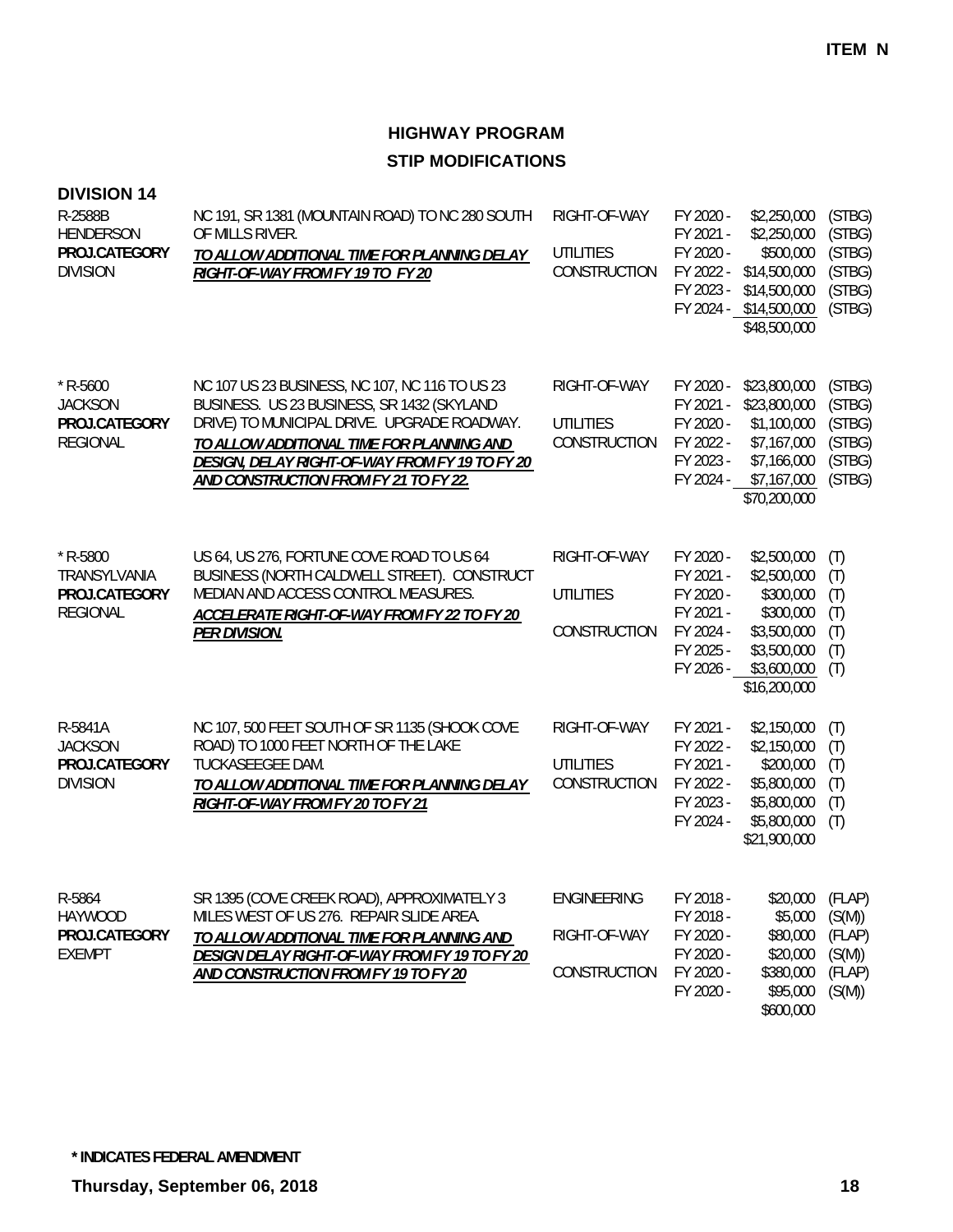### **DIVISION 14**

| $$6,200,000$ (T)                         |
|------------------------------------------|
| (T)                                      |
| (T)                                      |
| $$5,400,000$ (T)                         |
|                                          |
|                                          |
| \$750.000<br>\$5,400,000<br>\$17,750,000 |

| * U-5888<br>HAYWOOD | US 23 BUSINESS, INTERSECTION OF US 23 BUSINESS                                 | <b>CONSTRUCTION</b> | FY 2020 - | \$3,450,000      |
|---------------------|--------------------------------------------------------------------------------|---------------------|-----------|------------------|
| PROJ.CATEGORY       | (NORTH MAIN STREET) AND WALNUT STREET.<br>CONSTRUCT INTERSECTION IMPROVEMENTS. |                     |           | \$3,450,000      |
| <b>DIVISION</b>     | <b>COST INCREASE EXCEEDING \$2 MILLION AND 25%</b><br>THRESHOLDS.              |                     |           |                  |
|                     |                                                                                |                     |           |                  |
| $LL_{AOM}$          | HS 10 HS 23 SR 1836 (CHESTNILLT MOUNTAIN ROAD)                                 | RIGHT-OF-WAY        | EV 2010.  | (T)<br>\$135.000 |

| U-6048          | US 19, US 23, SR 1836 (CHESTNUT MOUNTAIN ROAD) | RIGHT-OF-WAY | FY 2019 - | $$135,000$ (T)  |  |
|-----------------|------------------------------------------------|--------------|-----------|-----------------|--|
| BUNCOMBE        | TO SR 1200 (WIGGINS ROAD). UPGRADE ROADWAY.    | UTILITIES    | FY 2019 - | $$100,000$ (T)  |  |
| HAYWOOD         | TO ALLOW ADDITIONAL TIME FOR PLANNING DELAY    | CONSTRUCTION | FY 2019 - | \$2,150,000 (T) |  |
| PROJ.CATEGORY   | RIGHT-OF-WAY FROM FY 18 TO FY 19               |              | FY 2020 - | \$2,150,000 (T) |  |
| <b>DIVISION</b> |                                                |              |           | \$4,535,000     |  |

#### **STIP DELETIONS**

#### **DIVISION 13**

| * I-4700A        | 1-26, NC 280 (EXIT 40) TO NC 146 - LONG SHOALS ROAD RIGHT-OF-WAY |                                     | FY 2019 - \$2.000.000 (T) |       |
|------------------|------------------------------------------------------------------|-------------------------------------|---------------------------|-------|
| <b>BUNCOMBE</b>  | (EXIT 37)                                                        | CONSTRUCTION FY 2019 - \$86,400,000 |                           | (NHP) |
| HENDERSON        | DELETE, WORK TO BE ACCOMPLISHED UNDER                            |                                     | \$88,400,000              |       |
| PROJ.CATEGORY    | <i>PROJECT I-4700</i>                                            |                                     |                           |       |
| <b>STATEWIDE</b> |                                                                  |                                     |                           |       |

| * I-4700B<br><b>BUNCOMBE</b><br>PROJ.CATEGORY | 1-26, NC 146 - LONG SHOALS ROAD (EXIT 37) TO 1-40<br><i>DELETE, WORK TO BE ACCOMPLISHED UNDER</i><br><i>PROJECT I-4700</i> | RIGHT-OF-WAY | FY 2019 - \$2,000,000 (T)<br>CONSTRUCTION FY 2019 - \$114,600,000 (NHP)<br>\$116,600,000 |  |
|-----------------------------------------------|----------------------------------------------------------------------------------------------------------------------------|--------------|------------------------------------------------------------------------------------------|--|
| STATEWIDE                                     |                                                                                                                            |              |                                                                                          |  |

**\* INDICATES FEDERAL AMENDMENT**